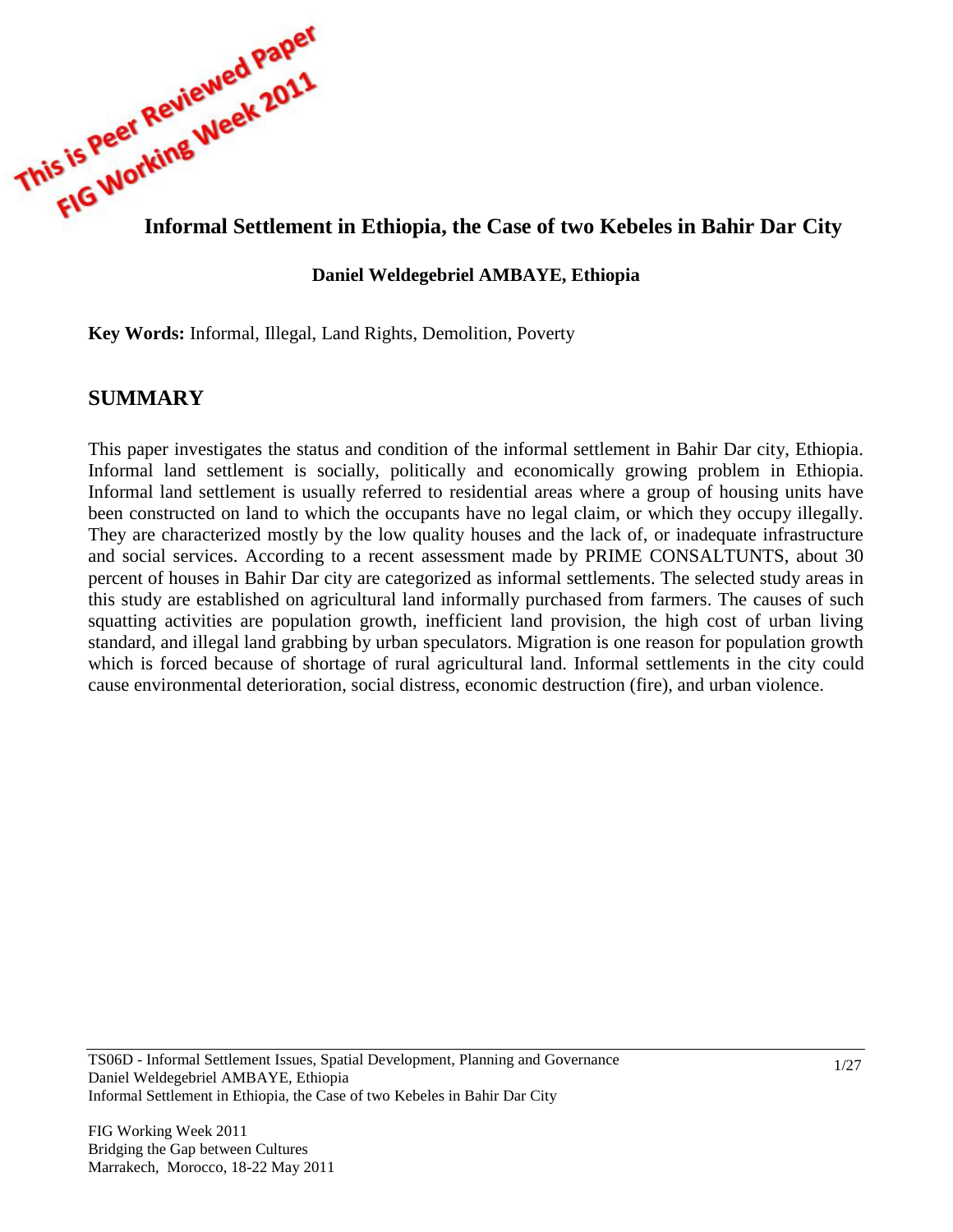# **Informal Settlement in Ethiopia, the Case of two Kebeles in Bahir Dar City**

### **Daniel Weldegebriel AMBAYE, Ethiopia**

### **1. INTRODUCTION**

*Bahir Dar is another city that has managed to address the challenges of rapid urbanization. The Municipality of this city, now one of Ethiopia's most densely populated urban settlements, has developed an extensive range of measures to make it a healthier and more convivial place for its citizens. The city has shown great determination in its efforts to tackle difficult issues – such as housing shortages, economic stagnation, and lack of electricity – by using local labour to find solutions, developing sanitation and transportation infrastructure, and generally providing adequate public services. These actions have improved living conditions for the most vulnerable groups of society and have encouraged the community to work together to build a common future. In addition, the Municipality has succeeded in involving many sectors of civil society in its urban development project.*

Mr Koïchiro Matsuura, Director-General of the United Nations Educational, Scientific and Cultural Organization on the occasion of the award of the *UNESCO Cities for Peace Prize,*  March 18, 2002, Marrakesh, Morocco.<sup>1</sup>

Formal land administration systems in developing countries have failed to cope with the wide range of land rights that have evolved under non-formal land tenure arrangements. Urban informal settlements in particular pose a challenge to existing land administration infrastructure in those countries. The tenure types, land rights and spatial units found in such settlements are inconsistent with the provisions of existing land laws. Conventional land administration approaches cannot work in these settlements. The settlements are left out of the urban development planning process as no land information is officially collected in them. This neglect often leads to low security of land tenure and poor living conditions due to lack of basic urban infrastructure and services.

Informal settlements also referred to as squatter settlements or shanty towns are dense settlements built and occupied illegally in other people or state lands. They are temporary but good alternatives of shelter for the urban poor who are denied of access to housing. Informal settlements occur when the current land administration and planning fails to address the needs of the whole community. These areas are characterized by rapid, unstructured and unplanned development. On a global scale informal settlements are a significant problem especially in third world countries housing the world"s disadvantaged.

FIG Working Week 2011 Bridging the Gap between Cultures Marrakech, Morocco, 18-22 May 2011

 $\overline{a}$ 

2/27

<sup>&</sup>lt;sup>1</sup> See http://unesdoc.unesco.org/images/0012/001252/125255e.pdf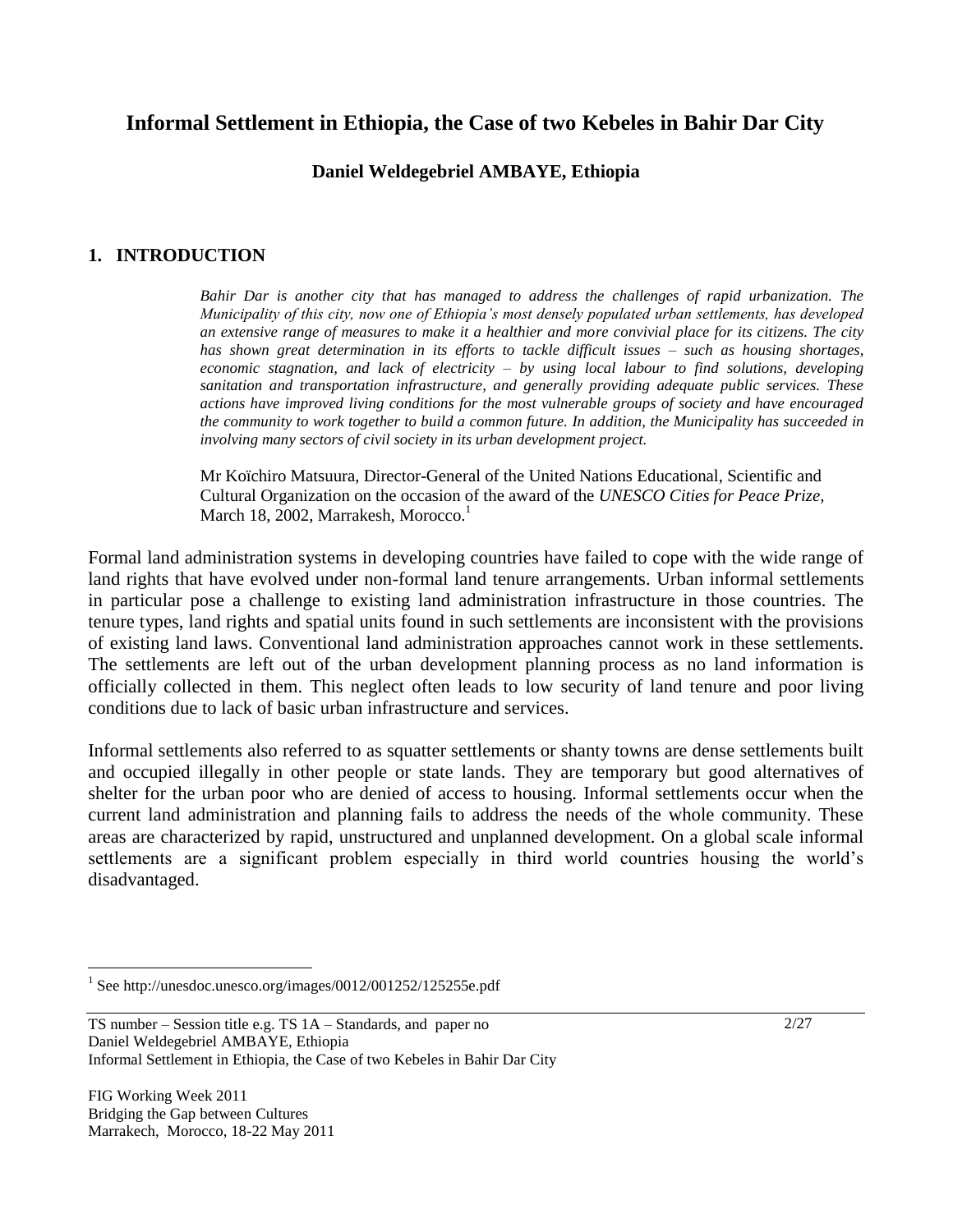The measures taken by urban land administration authorities vary from countries to countries. Earlier, demolition of informally built houses was a common measure taken, but these days for economic and human right reasons regularization of these settlement is a preferred one.

This article investigates the status, causes and effects of informal land settlement in Bahir Dar city by focusing on two selected kebeles. Further it suggests the preventive and curative measures which should be taken place and the solution for the existing informal settlement.

# **2. URBANIZATION IN ETHIOPIA**

# **2.1 Past experience**

*Urbanization* refers to the demographic process of shifting the balance of national population from 'rural' to 'urban' areas (Jenkins, Smith and Wang 2007:9). Rapid urbanization, one of the greatest socio-economic changes during the last five decades or so, has caused the burgeoning of new kinds of slums, the growth of squatter and informal housing all around the rapidly expanding cities of the developing world. According to the 2003 UN-Habitat global report on human settlements, urban populations have increased explosively in the past 50 years, and will continue to do so for at least the next 30 years as the number of people born in cities increase and as people continue to be displaced from rural areas that are almost at capacity. The rate of creation of formal-sector urban jobs is well below the expected growth rate of the urban labour force, so in all probability the majority of these new residents will eke out an informal living and will live in slums (UN-Habitat 2003:XXXI).

In 1950 only 18 per cent of people in developing countries lived in cities. In 2000 the proportion was 40 per cent, and by 2030 the developing world is predicted to be 56 per cent urban (Ibid). And the number of cities with more than a million people will increase from 86 in 1950 to 550.2 in 2030 (Davis 2006:1). In Ethiopia, according to the 1984 census the total population number of the country was 39.9 million while this number increases to 53.5 and 73.9 million in 1994 and 2007 censuses respectively. Each successive Population and Housing Census demonstrates that national population size increased in steady increments of significant proportions. For instance, a comparison of the 2007 census results with those from 1994 shows that the population of the country increased by more than 20 million persons over the last 12 years. Similarly, in the previous decade (1984 to 1994), the population of the country increased by 13.6 million people (CSA 2007).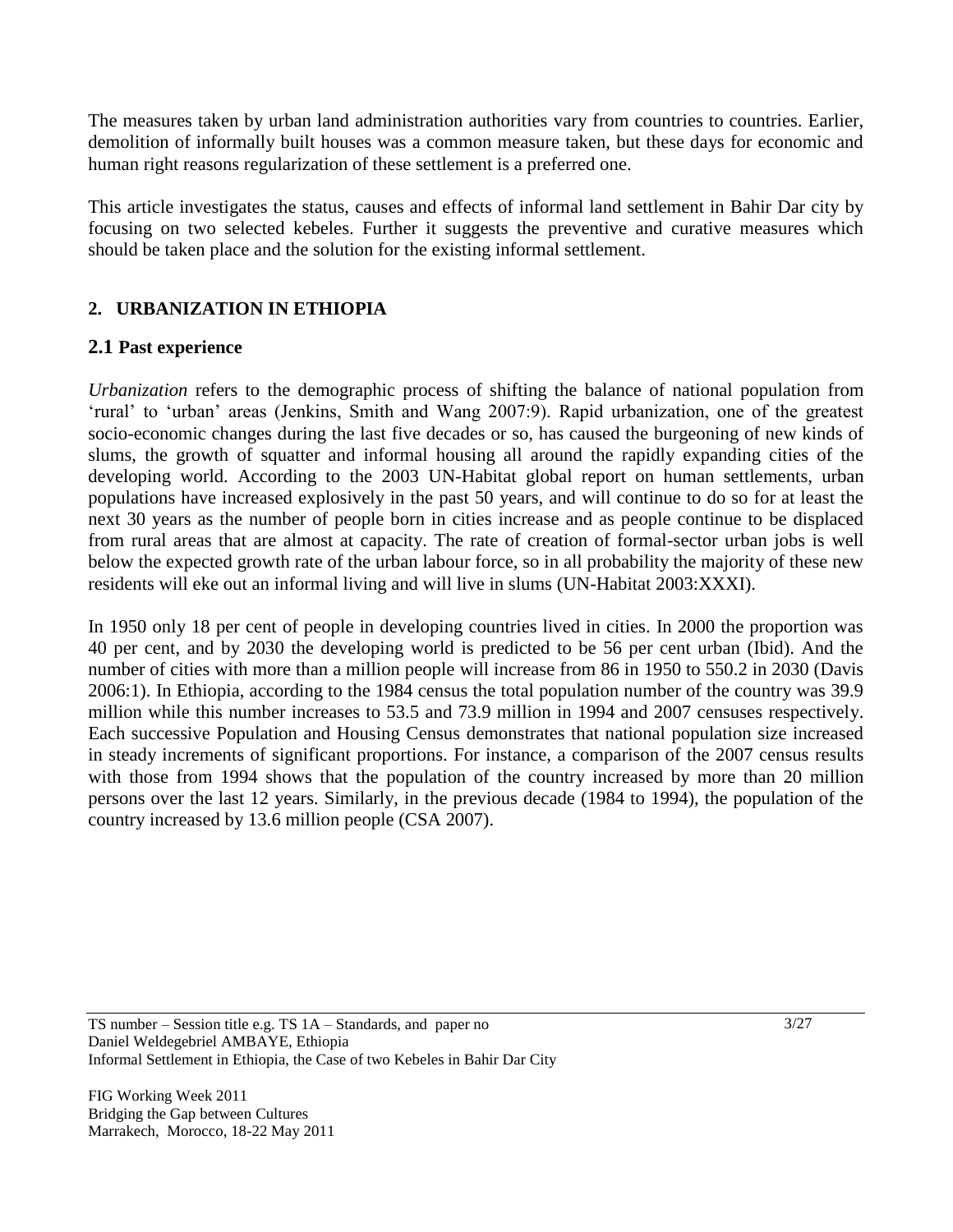| Year | <b>Total Population</b><br>(in Millions) | <b>Urban population</b><br>(in %) | <b>Rural Population (in %)</b> |  |
|------|------------------------------------------|-----------------------------------|--------------------------------|--|
| 1984 | 39.9                                     | 11.4                              | 88.6                           |  |
| 1994 | 53.5                                     | 13.7                              | 86.3                           |  |
| 2007 | 73.9                                     | 16.1                              | 83.9                           |  |

**Figure 1: Population Growth (Extracts from different censuses of the Ethiopian Central Statistics Agency)**

Urbanization in Ethiopia is a recent phenomenon because of the historical factors of the country. Many of the middle sized towns in Ethiopia were founded during the nineteenth century for political-military reasons (Markakis 2006:197). According to Donald Crummey, three major institutions shaped Ethiopian towns during the  $19<sup>th</sup>$  and  $20<sup>th</sup>$  centuries: palace, market and church. These institutions played three roles: political, economic and cultural (Bahiru 2008: 486). The establishment of the current capital, Addis Ababa, in 1886 is the third in line following Axum and Gonder from the early and middle age Ethiopian history respectively. Throughout most of its history, Ethiopia remained a land of small villages and isolated homesteads (Pankhurst 275). The reason for the absence of large settlement of urban areas in Ethiopia for long time is given by Richard Pankhurst as the continuous move of the royal camp. Middle age royal court was composed of immense agglomerations of population which consisted not only courtiers and warriors, but also of numerous non-combatants, among them wives, servants, and slaves, armourers, tent-carriers, muleteers, priests, traders, prostitutes, beggars, and even not a few children (Ibid). On the other hand, Molla Mengistu argued that there was a little need for urbanization, since it contradicts the existing self sufficient peasantry life style. Urbanization by its nature needs to transfer more land away from agricultural production to urban settlement (Molla 2009: 150). And yet, it can be concluded that modern Ethiopian urbanization has been flourished during the 20<sup>th</sup> century because of political stability (especial during the reign of Emperor Hailesselasi I), and the modernization of the country. Most cities in the country, including Bahir Dar, were flourished around some economic center such as railway, factory, or trade route.

Addis Ababa was established by emperor Menelik II and it is said that in the beginning it was a collection of camps where the royal camp was located in a tent at the center of the high ground. The imperial camp was surrounded by his servants and other nobility were rushing for land grabbing in various part of the city. This can be stated as the first act of informal settlement for they settle on government land without permission of the emperor. Because of the insecurity they felt over the land they held, they made a request for Menelik to promulgate a land charter in 1907. This gave property holders greater security and a stake in the fate of the city. Not only did the land charter become the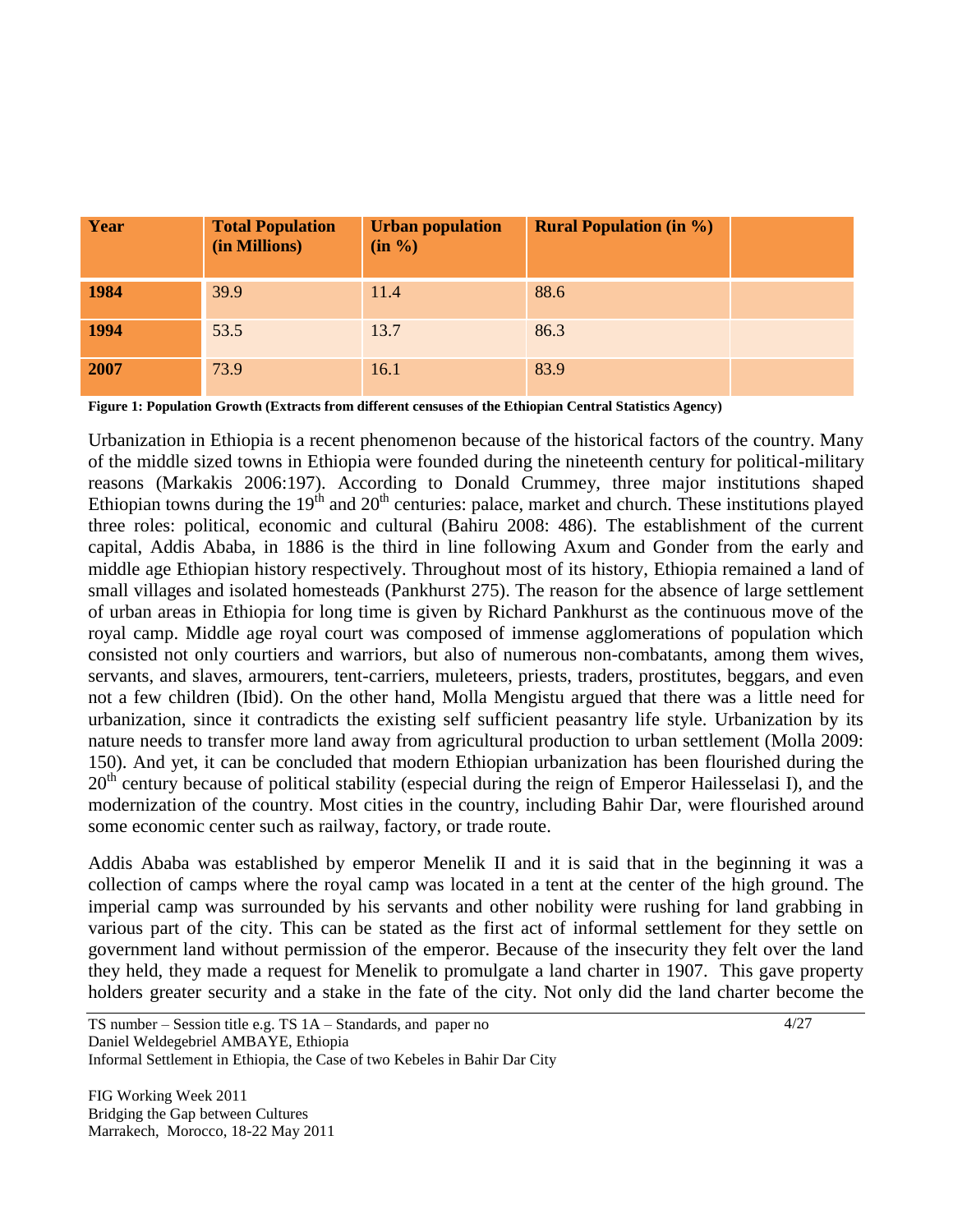most prized certificate of any urban household but it also contributed to activating the urban economy through sales and mortgages (Bahiru 2008: 490).

# **2.2 The Present Land holding system**

After the demise of the imperial regime in 1974, the military junta, Derg, came up with two important land legislations in Ethiopia. The first was proclamation 31/1975 that transferred all rural land to the hand of the state while the second was proclamation 47/1975 that puts all urban land and extra houses in the hands of the state. The urban land proclamation nationalizes all urban land and extra rentable houses without any compensation. The law provides 500 square meter of land area for each family to construct a dwelling house (Proc. 47/1975: Art. 5). It also promised a plot of land for business house. The state prohibits the sale, mortgage, lease, and inheritance of urban land. It prohibited, further the construction of additional houses on the same plot (Id. Art. 11). This has, no doubt, contributed to the shortage of urban residential houses in the country.

After the down fall of the Derg, in 1991, the current government has shown no policy change on land ownership in the country. The 1995 Ethiopian constitution under article 40(3) affirms the state and public ownership of land in Ethiopia and hence land is not subject to sale and exchange. Currently urban land is administered by the lease proclamation of 272/2002. This was enacted after the repeal of its predecessor proclamation 80/1993. The lease law provides that urban land would be changed into lease system and every holder of urban land would get land from the state through lease arrangement. In urban areas lease land can be acquired mainly through auction and negotiation (Proc. 272/2002: Art.4). But regional cities are empowered to come up with other types of methods as well. Hence, besides the above two, grant by lot and award are also being used. Therefore, people who want a plot of land for residential and business purpose may bid to win. The bidder who offers the highest bid price will get the land. Besides, the government may want to encourage investment and provides land to investors by negotiation. The price is usually low and the opportunity is given only to the few. Land award is given to Ethiopians who contribute to the country some extraordinary contribution. The most usual way of land distribution to the average and low income citizen in the country is land grant. Lease land is distributed to individual people or association of people for residential purpose through lot for free. The problem with the last and important type of land distribution is that it does not happen so often compared to the demand of the people.

From the subject matter at hand, it is also important to look in to the policy problem exists in our rural land law. The constitution as well as the urban land administration and use proclamation ensure the right to get access for land by rural farmers. The constitution under article 40(4) ensures all farmers and pastoralists to get land free of charge (Constitution: Art. 40(4)). Moreover, proclamation 456/2005 that is provided for the administration and use of rural land confirms any person above 18 years and who wishes to engage in agricultural activities will get access to agricultural land (Proc. 456/2005: Art. 5). However, this right becomes useless because of another provision/rule in the federal as well as regional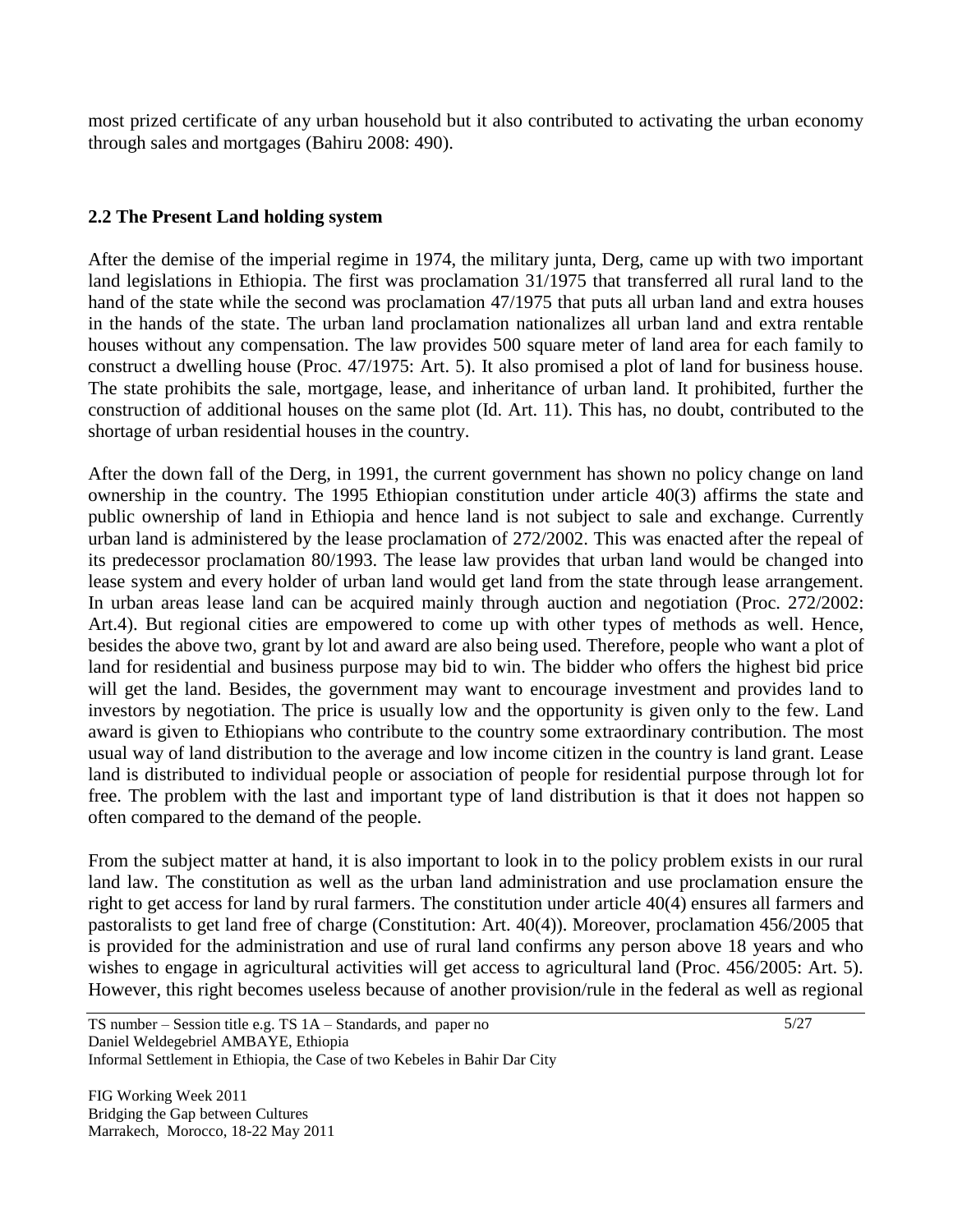land laws that prohibit rural land distribution (Ibid Art.9). Such laws categorically prohibit rural land distribution which left the new young generation in rural areas unemployed and with the fate of migrating to urban areas.

The point raised is that both the urban and rural land legislations create a condition of surge of population growth and on the other hand urban land shortage.

# **3. NATURE AND CONDITION OF INFORMAL SETTLEMENT**

# **3.1 Definition**

A clear definition of informal settlement is hardly available. Many synonymous words have been used in literature to refer to informal settlements. These include spontaneous, irregular, unplanned, marginal, and squatter settlements (Lamba 2005: 2). Some literatures have used the term slums and informal settlements interchangeably (UNHSP: 2003c). While a clear definition for informal settlement is still elusive, some organizations have given description of informal settlements and slums.

The UN Habitat categorizes informal settlements in to two (UN-Habitat: 2003)

- Squatter settlements- settlements where land and/or building have been occupied without the permission of the owner.
- Illegal land development- settlements where initial occupation is legal but where unauthorized land developments have occurred (e.g. Change of land use that breach zoning plans, building extensions without building permit, subdivisions without regard to services and infrastructure, etc.)

Informal settlements (often referred to as squatter settlements, slum areas, or shanty towns) are dense settlements comprising communities housed in self-constructed shelters under conditions of informal or traditional land tenure. They are common features in developing countries and are typically the product of an urgent need for shelter by the urban poor. As such they are characterized by a dense proliferation of small, makeshift shelters built from diverse materials, degradation of the local ecosystem and by severe social problems. In Ethiopia, they are known as illegal settlements or commonly "moon shine houses" (since people squat on the land during the dark hours of the night).

Informal settlement has never been defined in Ethiopian laws. However, one can gather its nature from the reading of the current Urban Planning legislation. Proclamation 574/2007 that concerns with urban planning, under article 25(1), provides "no development activity may be carried out in an urban center without a prior development authorization." And according to article 24 of same proclamation "development" means:

*…the carrying out of building, engineering works, mining or other operations on or below ground, or the making of any substantial change in the life of any structures or neighborhoods.*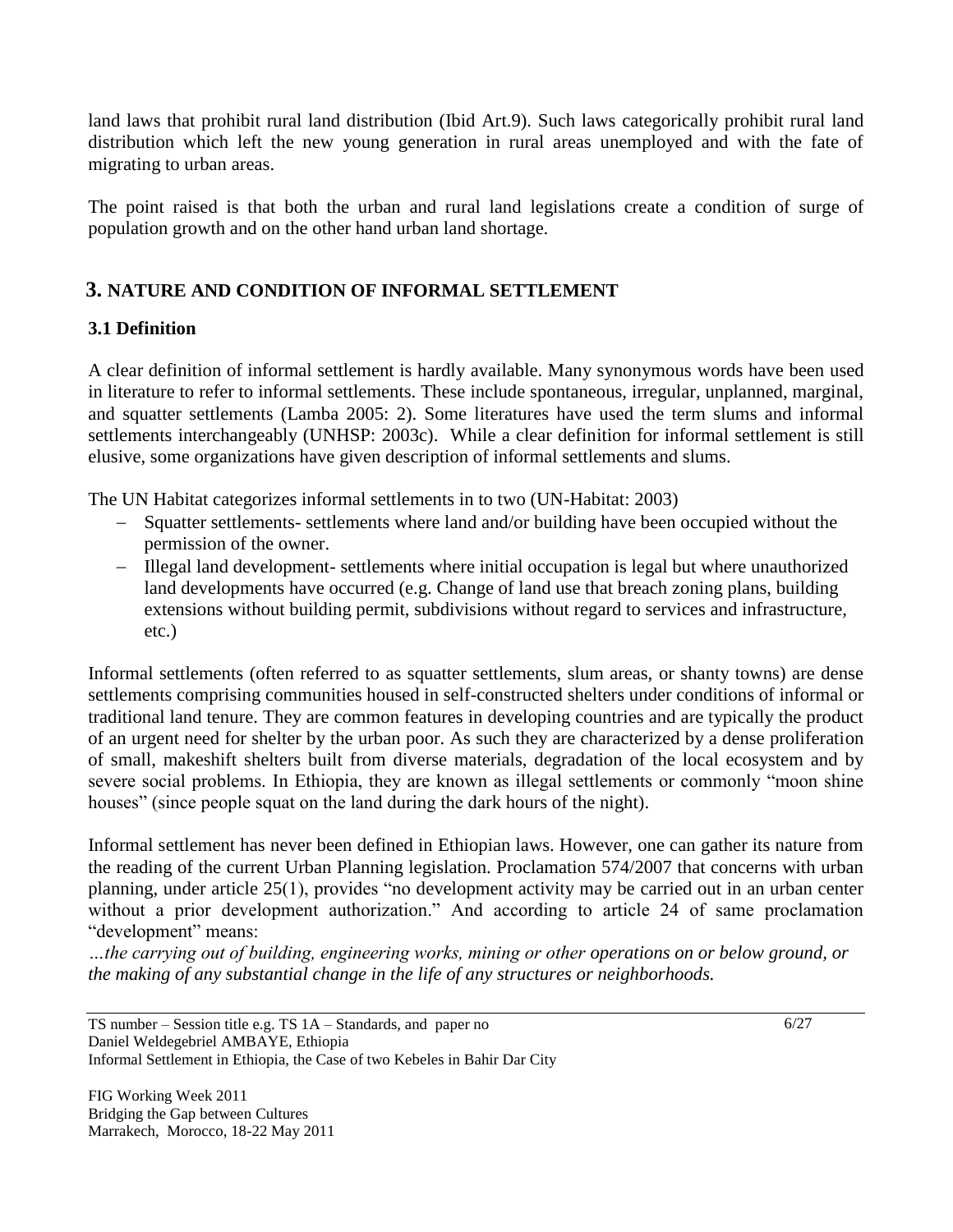The urban land administration which is empowered with the issuance of the development permit shall ensure that the applicant has a legitimate right to the land to which she applied for. This means the requirement of a legitimate building are basically two: one the land on which the development activity (building) is going to be erected must be acquired through legal means (such as government grant, lease contract…) as per the existing laws; second, in order to effect the building activity, she needs a building permit (development authorization). This authorization is needed not only for the erecting of new buildings but also for modifying and demolishing them as well.

Hence, based on this premise we can conclude that informal settlement in Ethiopia covers houses which are built on government, communal or privately held land against the will of the holder and/or without having a development authorization (building permit). While the former focuses on the absence of a right to the bare land on which the house is built, the latter focuses on the need of proper planning and building permits.

The Addis Ababa Development and Improvement Project office (AADIPO) adopts the following working definition for informal settlement.

*Informality/illegality includes any form of construction (such as houses, fence, notice board, sewerage lines, containers, temporary/movable kiosks, etc…) which have been erected or built on public lands without having legal basis. Furthermore, it also includes any unauthorized expansion/ encroachment made on public rental houses. However, the degree of informality/illegality varies: some can be totally informal where as others can only be partially informal. Based on this working definition, therefore, the whole forms of informality is divided in to two major groups: Group 1: includes those informal settlements which have been occupied and built without having any legal bases or evidence accepted by the law (such as title deed/ book and building permit). These settlements are commonly called as "squatter settlements" and mainly found at the expansion areas of a city. Group 2: includes settlements which are partially illegal/ informal. The illegality comes from so many sources. For example, they can have legal right (title deed/ book) but not building permit or having both the title deed/book and building permit but built, expand, upgrade, change the shape and size etc without the proper legal procedures/permit. Such settlements are mainly found in the inner part of a city* (AADIPO 2003.

Although this study was conducted well ahead of the Urban Planning Proclamation, it seems the definition confirms with the proclamation and we can apply it as well for this study.

#### **3.2 Cause and consequence**

Literatures show different causes for the creation of informal settlement although the consequences are more or less similar. It is true that informal settlements occur when the current land administration and planning system fails to address the needs of the whole community. When the system fails to address social housing needs, then people use their own paths in settling on somebody else's land. Such settlements are characterized by rapid, unstructured and unplanned development.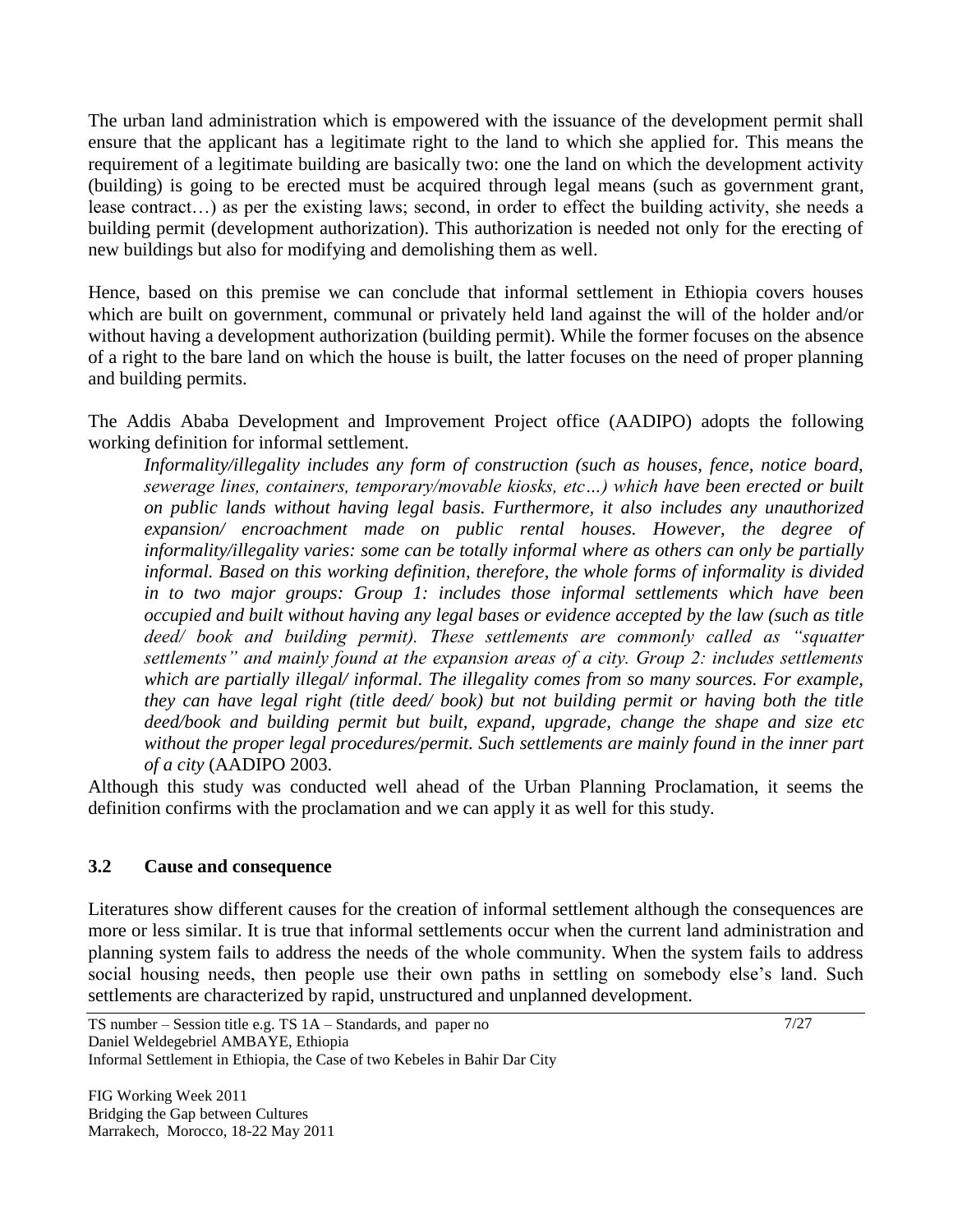## 3.2.1 Causes

The following may be the pushing factors for the housing need in urban areas:

# *3.2.1.1 Population growth*

A century ago, only 4% of the world"s population was urban. Today, cities are home to half of its inhabitants. The explosive growth of urban populations in developing countries over the past several decades can be attributed both to natural increase and to migration (Ulack 1978:535). Population growth and increased migration from rural to urban areas in developing countries have far surpassed available urban housing facilities for middle and low income citizens. City authorities are unable to solve such problem based on the demand of land by the people. The result has been that a variety of types of squatter colonies have grown up on vacant lands in the central areas and on the outskirts of major cities (Manaster 1968: 23). The overall population trend shows that the urban population growth will continue to grow and the housing demand will also grow in the same fashion.

# *3.2.1.2 The Failure of Governance*

According to the UN-Habitat report on global human settlement, slums and urban poverty are not just a manifestation of a population explosion and demographic change, or even of the vast impersonal forces of globalization. Slums must be seen as the result of a failure of housing policies, laws and delivery systems, as well as of national and urban policies (UN-Habitat 2003: 5).

The report summarizes that the failure of policy is at all levels – global, national and local. At the global level, policies that have weakened national governments without any countervailing central control appear to be leading to an unrestrained globalization that is accommodating greater inequality and marginalization. At the national level, liberalization and the sectoral fragmentation of policy and analytical and institutional frameworks have failed to support the urban–rural and cross-sectoral dynamics that are critical both to sustainable economic growth and the distribution of its opportunities. At the local level, a startling lack of capacity to cope with, or manage, the situation has left many slum citizens in a no-man"s land of illegality, insecurity and environmental degradation.

# *3.2.1.3 Institutional and legal failure*

The urban poor are trapped in an informal and "illegal" world– in slums that are not reflected on maps, where waste is not collected, where taxes are not paid and where public services are not provided. Officially, they do not exist. Although they may reside within the administrative boundary of a town or city, their local authority may well be a slumlord or mafia leader, rather than city council staff, who often no longer attempt to assert their jurisdiction or even enter the slums. As illegal or unrecognized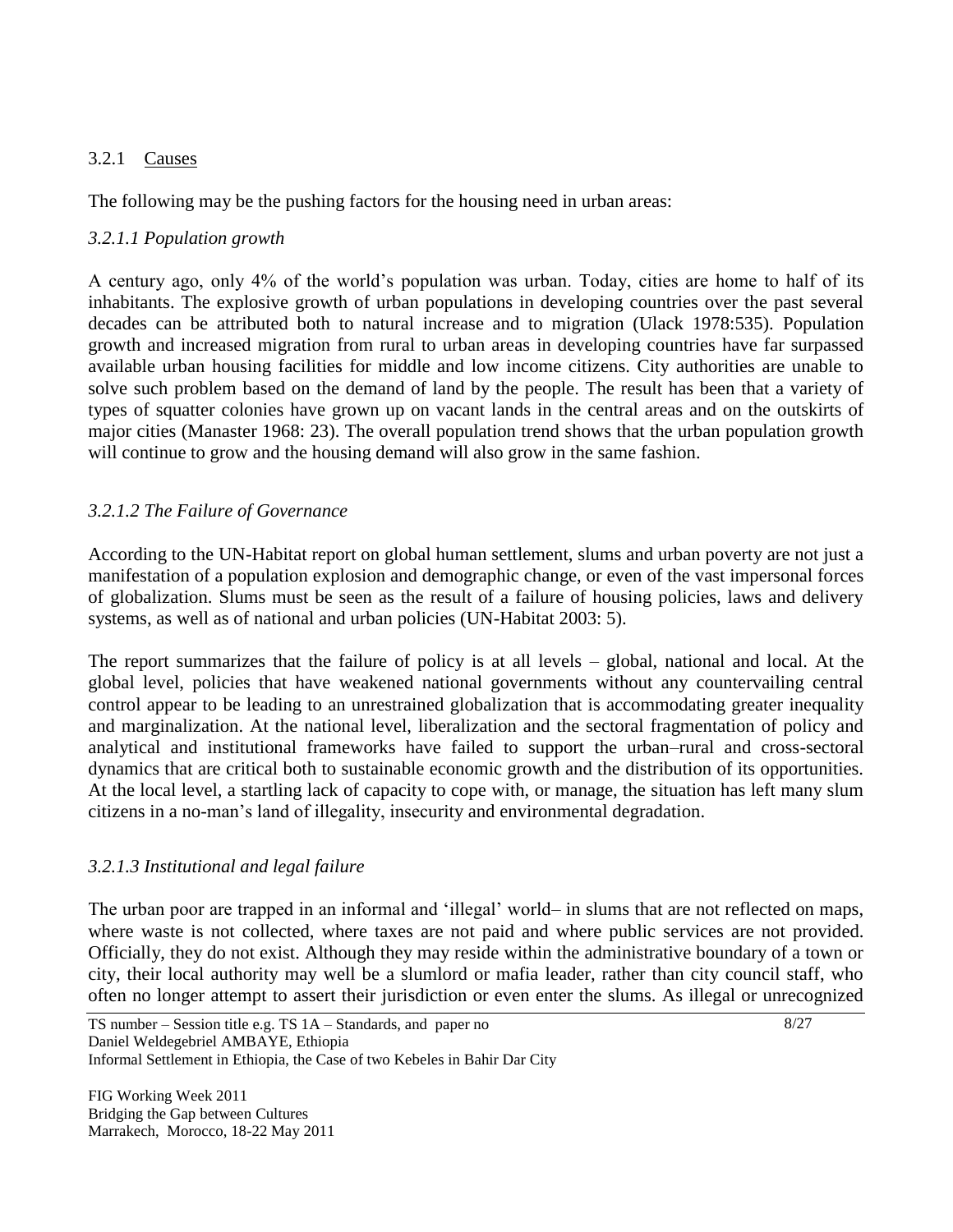residents, many of these slum dwellers have no property rights, nor security of tenure, but instead make whatever arrangements they can in an informal, unregulated and, in some respects, expensive parallel market.

The institutions that are failing slum dwellers are not just those of government and law, but also the private and commercial systems. Slum dwellers' 'life chances' are low; they are rarely able to obtain formal-sector jobs because of their lack of social capital, including lack of education, lack of patronage and contacts, and a general exclusion from "regular society" that is mediated by signifiers of social class and a lack of empowerment. Slum dwellers are also not able to access regular sources of finance to develop their own businesses. Banks do not usually have branches in slums, and if they do, the lack of legally registered collateral will exclude all but the most well-off slum dwellers from obtaining loans (Id).

# **3.2.2 Consequences**

Informal settlements in a city are causes for health problems, environmental deterioration, social distress, economic destruction (fire), and urban violence.

Generally the consequences of informal settlements in many countries are similar. The first result of informal settlement is associated with health problems. Literatures show that Living in these settlements often poses significant health risks. Sanitation, food storage facilities and drinking water quality are often poor, with the result that inhabitants are exposed to a wide range of pathogens and houses may act as breeding grounds for insect vectors. Cooking and heating facilities are often basic, with the consequence that levels of excessive exposures to indoor pollution may occur. Access to health and other services may be limited; overcrowding can contribute to stress, violence and increased problems of drugs and other social problems. Together, these pose special risks to children both during the prenatal period and after birth. This indicator provides a general measure of these risks.

The other problem is related to insecurity of holdings. Since people occupy mostly government land they live in perpetual state of fear that one day the government would evict them from the area. Hence they tend to make no investment on the houses or the land which leads again to poor condition of living and environmental deterioration.

Since government authorities prefer to ignore informal settlements, mostly they are led by criminal gangs and mafias. Studies consistently show that such settlements are good shelters for criminals of cities since no law officer and police force able or do not want to penetrate it.

Informally settled areas are known for their unplanned and low quality houses. People settle without any building permit or plan and the material they use is mostly makeshift of plastics, wood and mud, and so on which is easy to catch fire and destroy by it. The streets and paths within the settlements are so narrow to allow any help from fire distinguishing authorities, if any.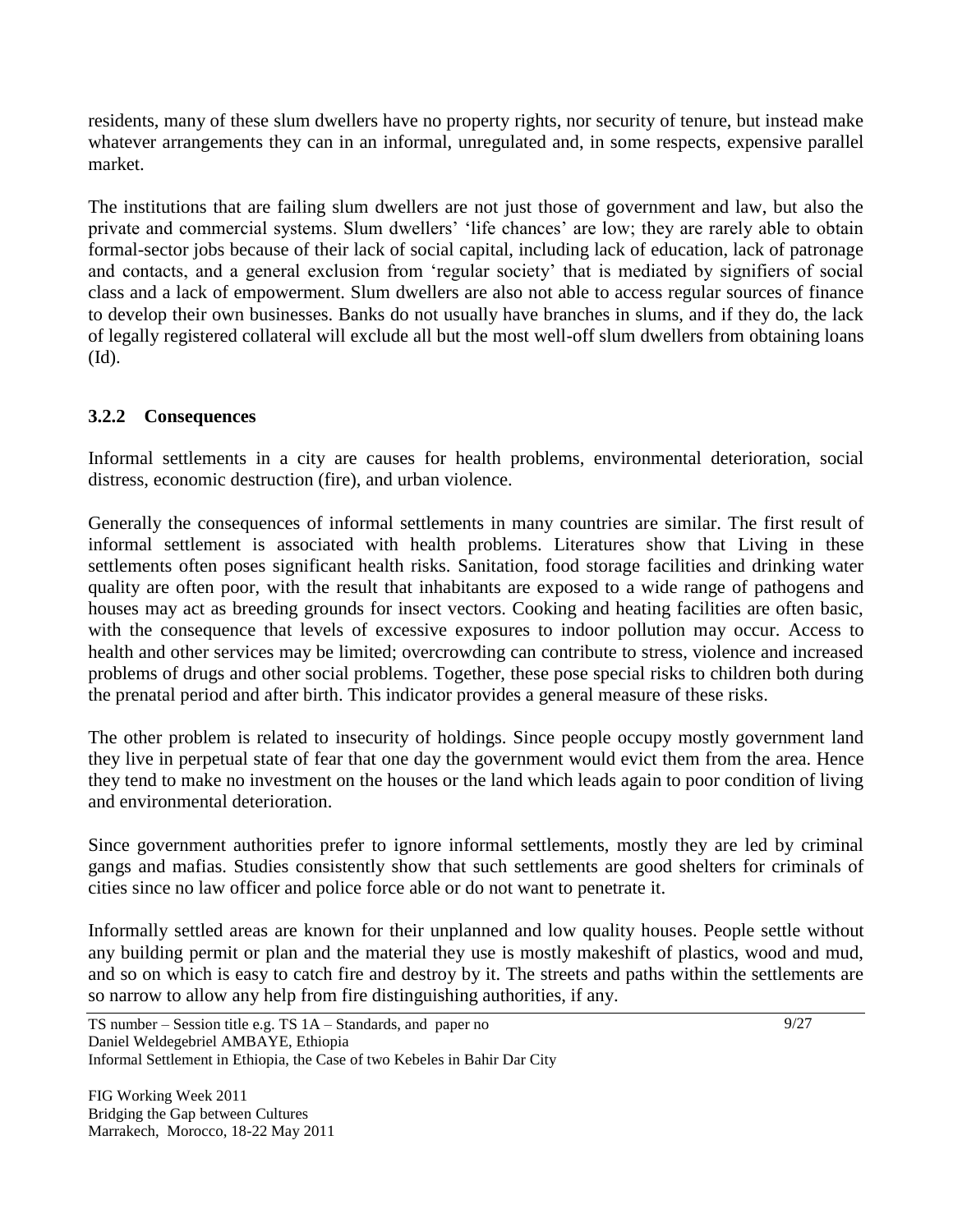# **4 METHODOLOGY AND SCOPE**

This research has employed qualitative methods in its investigation of the problem. Hence primary and secondary data was collected through the following methodologies:

## **4.1 Primary sources**

### 4.1.1 Interviews and group discussions

First hand information was gathered about the scale, status and nature of informal settlement in the city through interviews. City officials at the Bahir Dar city municipality gave interviews and opinions about the issue. Besides, those people who settle illegally on the area of study have given their opinions. The researcher preferred group discussion to collect the information. The group members include elders, women, young people and even children. The discussion was made in three groups at the locality. Kebele officials and police officers have also given their opinions.

#### 4.1.2 Personal observation

The researcher has visited the research areas. One day was dedicated to each research areas. The tour was made on foot and it enabled the researcher to experience and appreciates the kind of life led by the settlers. It also enabled to interview passersby and farmers who were not related to the area but could still give relevant information.

#### 4.1.3 Legislations

The existing land rights and the position of informal settlement are analyzed from the Ethiopian legislations perspective. Hence the past and present Ethiopian constitutions, the 1907 Menelik land charter, the urban land lease, the rural land administration and use proclamations, urban planning proclamation, building proclamations etc have been used.

#### **4.2 Secondary sources**

Literature review of different materials on informal settlement and squatting activities has been explored. An attempt has been made to include literary materials that represent developed, developing countries and Ethiopian materials. The Ethiopian materials mainly focus on the city of Addis Ababa.

#### **4.3 Scope of the study**

The scope of the study is restricted to two informal settlement cites in two kebeles of Bahir Dar city. In other words, the type of informal settlements included are newly established ones and hence it does not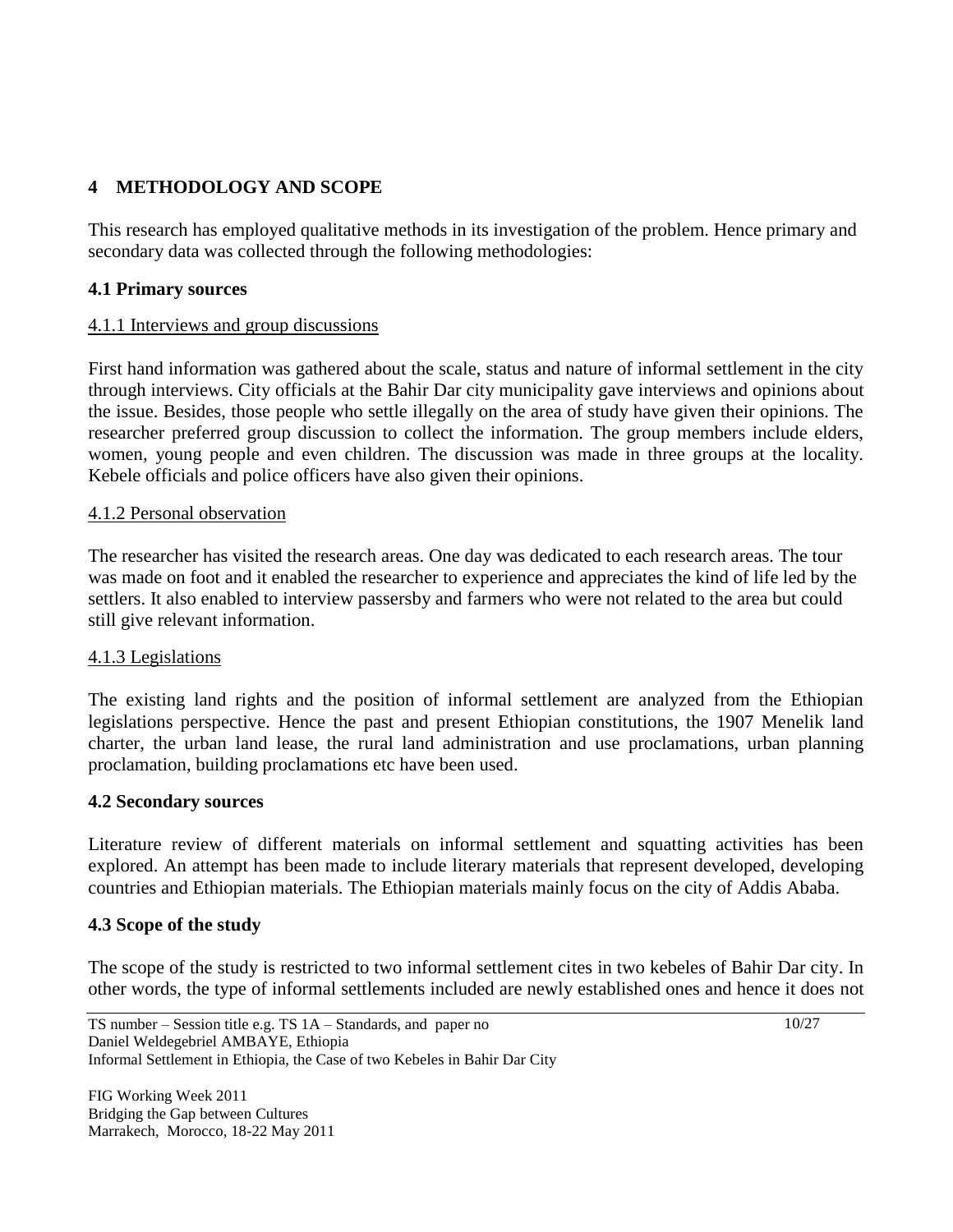focus on older cites or older specific houses from the city center. It mainly focuses on the description of the condition of the dwellers. The other limitation of the study is that it does not investigate in detail the institutional capacity of the city municipality and its contribution to the creation of the settlement. Lack of adequate and documented information and absence of full cooperation by city administration officials forced the researcher to left that part. Hence, a further and detail research would be justifiable.

TS number – Session title e.g. TS 1A – Standards, and paper no Daniel Weldegebriel AMBAYE, Ethiopia Informal Settlement in Ethiopia, the Case of two Kebeles in Bahir Dar City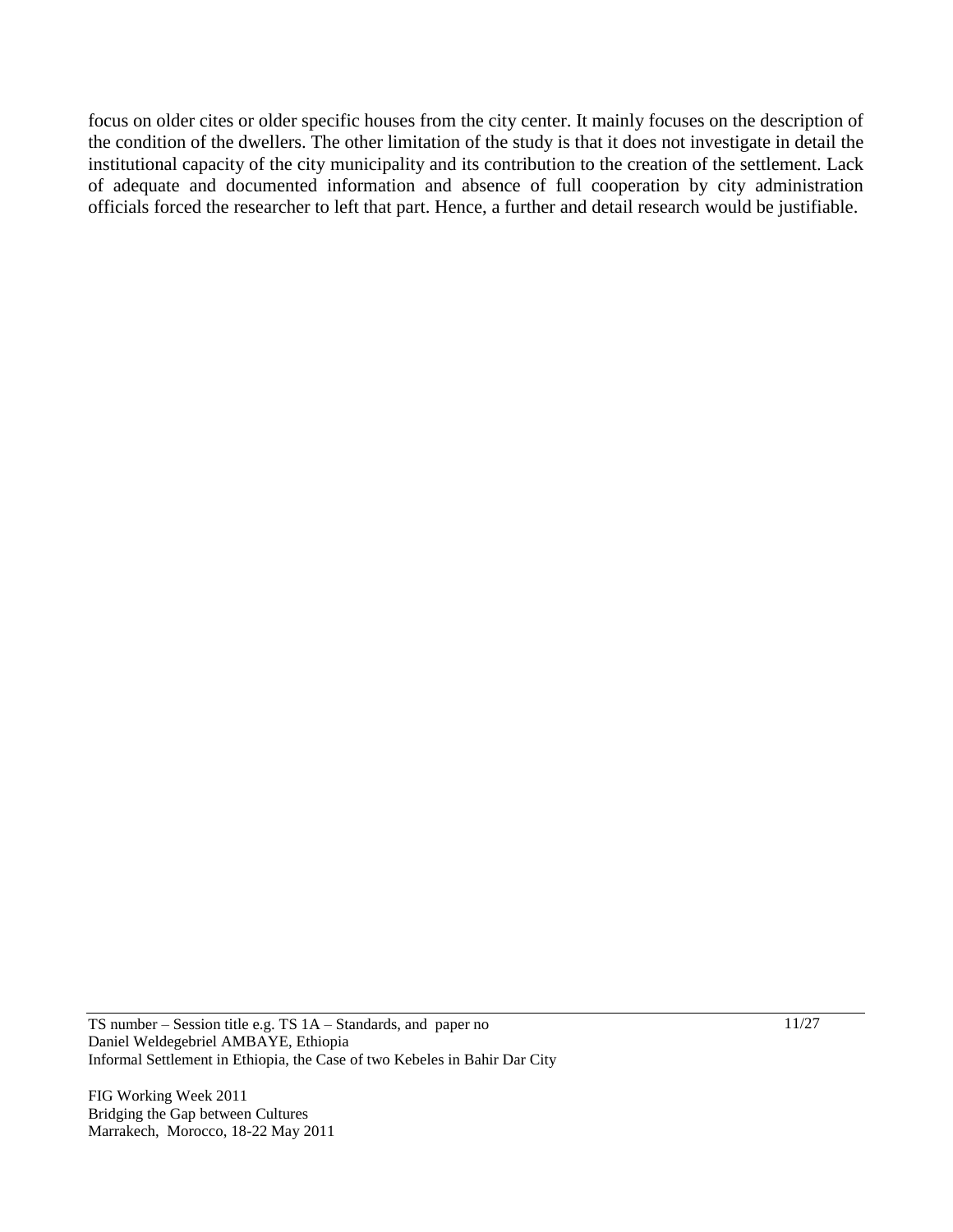

**5 DESCRIPTION AND FINDINGS OF THE STUDY** 

Daniel Weldegebriel AMBAYE, Ethiopia Informal Settlement in Ethiopia, the Case of two Kebeles in Bahir Dar C

 $\overline{2}$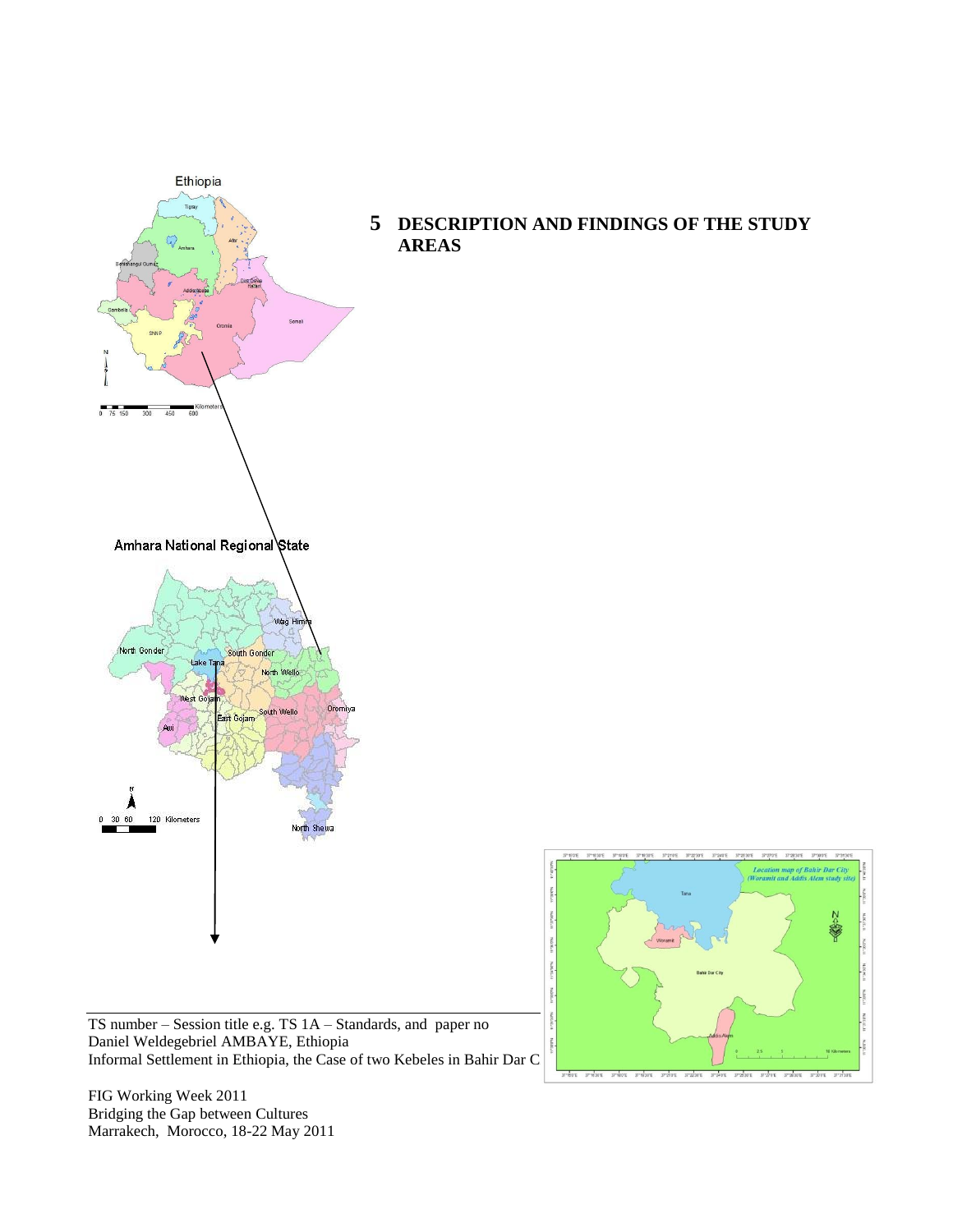#### **Figure 2: Map of Bahir Dar city and the Study areas in Pink**

#### **5.1 Description of Study Areas**

Bahir Dar has a long history dated back to at least the sixteenth or seventeenth century. It is found in the southern shores of Lake Tana in the Amhara Regional State, Ethiopia. The city is distinctly known for its wide avenues lined with palm trees and a variety of colorful flowers. It is also considered by the UNESCO as one of the most beautiful, well planned, and safest cities by many standards. The city was the winner of award for *UNESCO Cities for Peace Prize* held in the18 of March 2002 in the Moroccan city of Marrakesh.<sup>2</sup>

Based on figures from the [Central Statistical Agency](http://en.wikipedia.org/wiki/Central_Statistical_Agency_%28Ethiopia%29), in 1994 this city had an estimated total population of 96,140 in 20,857 households, of whom 45,436 were men and 50,704 women. The 2007 national census shows, on the other hand, the total population of Bahir Dar Special Zone increased to 220, 344 of which 107,578 are men and 122,766 are women. The data reveals that within 13 years the population of the city has increased by more than 124 000 people.

According to the recently finalized cadastral surveying work of Bahir Dar City, about 30% (9000) of the city houses are identified as informal settlements. This means they are constructed on state owned or farmers" land without any permission and right to do so. They are unregistered and unknown by the city municipality as legitimate properties worth protection. These are located mainly in 4 kebeles of the city.

The two study areas in Bahir Dar are located in *Shimbit* or commonly known as Kebele 13 and in Addis Alem on the way to Tis Abay. The first is also known by the name *Woramit* a place recently annexed to the city. The method of land acquisition in both areas is through the purchase of agricultural land, subdivision of it into smaller parcels, and illegal conversion of the land use from agricultural into housing

#### 5.1.1 Woramit

 $\overline{a}$ 

The Woramit area is found in the northern and north-western part of the city. Perhaps it incorporates about 10 square kilometer of land area. The northern part was annexed to the city before 2 years and now administered under Shimbit (Kebele 13) Kebele. It was settled by farmers and still the people live

TS number – Session title e.g. TS 1A – Standards, and paper no Daniel Weldegebriel AMBAYE, Ethiopia

Informal Settlement in Ethiopia, the Case of two Kebeles in Bahir Dar City

FIG Working Week 2011 Bridging the Gap between Cultures Marrakech, Morocco, 18-22 May 2011 13/27

<sup>&</sup>lt;sup>2</sup> See http://unesdoc.unesco.org/images/0012/001252/125255e.pdf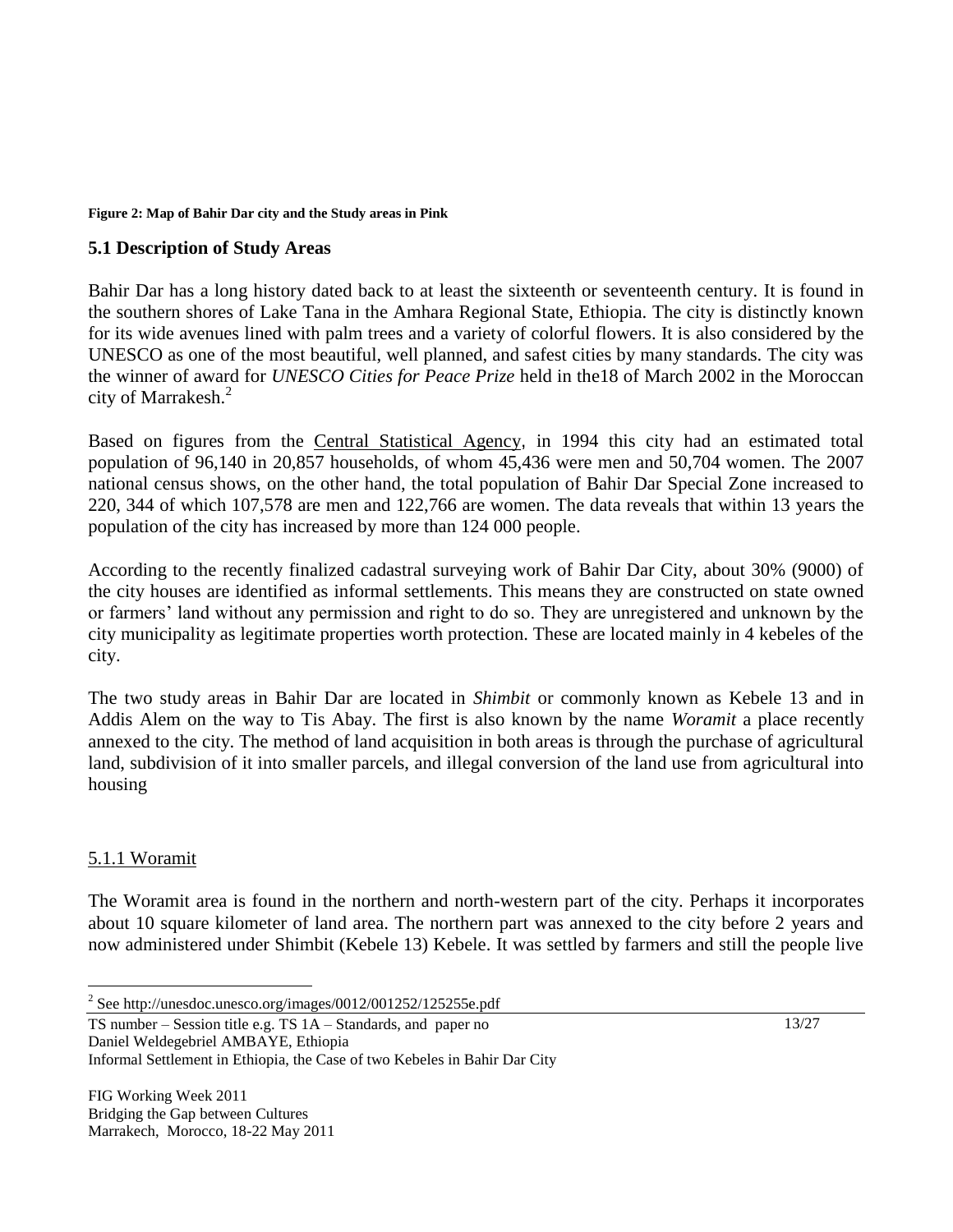by harvesting *Chat<sup>3</sup>* and other crops. The information gathered from the local people is that besides to the farmers, people from the urban center do purchase or lease land to harvest chat. The amount of the produce and the size of the farms must cover the need of many cities in the country. We have also witnessed that newly built houses on the land holding/compound of farmers for their newlywed child was demolished by kebele authorities. The reason behind the measures in this area is that since the area is annexed only recently and since a plan is not yet in place, it would be wastage to construct new houses which might be expropriated in the future. Further, the area is not serviced with basic utilities such as water, electricity, telephone and roads. The conclusion from this observation is that this neighborhood should not be categorized as informal settlement. True, it has not been serviced, but it is officially recognized as one part of the kebele and people also pay tax for their holdings. It should not be forgotten that the people were previously farmers and the houses are of more than 40 years old.

The western part of Woramit, on the other hand, is of different story. Unlike the northern part, this area is covered with less or no forest trees. Especially the area near the airport has no or little trees. This place, unlike the northern part is still under the administration of the Bahir Dar Zuria Wored, which is a rural administration. According to the information gathered from the settlers and the Bahir Dar city administration this place includes more than 600 houses and most part of this place was constructed in the eve of the 2005 election, within 15 days (Interview Ato Tesfahun).

#### 5.1.2 Conditions of the Settlement

#### *5.1.2.1 Tenure*

 $\overline{a}$ 

As discussed above land in Ethiopia is owned by the people and the state and it is not subject to sale or exchange. The settlers illegally purchased land from the holders of the land, means the local farmers. Farmers subdivide a plot of farming area and sale it to different squatters for housing purpose. The people confide to us that the land value for square meter is ranging from 250-300 birr.<sup>4</sup> For example, a woman who claimed living in the city center for more than 14 years was forced to purchase an 8X10 meters of land for 5 thousand birr, while others bought half of the size for the same price. The land occupied by the people is not belonging to state but to private holdings. Farmers have sold their farming plots piece by piece to the squatters. The holding of the land is therefore illegal since it is used for purposes other than the intended function, which is agriculture. It is also illegal in that it contravenes the constitutional principle that prohibits land sale and may be punishable by criminal law as stated in the national and regional land laws. By enlarge the possession and contract of the settlers is void. Because, according to our contract rules under the civil code, any contractual agreement which is based on illegal or immoral object (in this case sale of land) is invalid (Civil Code Art. 1716). Hence, the possession of the settlers is precarious and they live in perpetual fear of eviction.

TS number – Session title e.g. TS 1A – Standards, and paper no Daniel Weldegebriel AMBAYE, Ethiopia

 $3$  A narcotic leaf chewed by most people in eastern Africa and widely harvested in Ethiopia.

<sup>&</sup>lt;sup>4</sup> Birr is an Ethiopian currency. Currently the exchange rate US Dollar with the Ethiopian Birr is 1:16.50

Informal Settlement in Ethiopia, the Case of two Kebeles in Bahir Dar City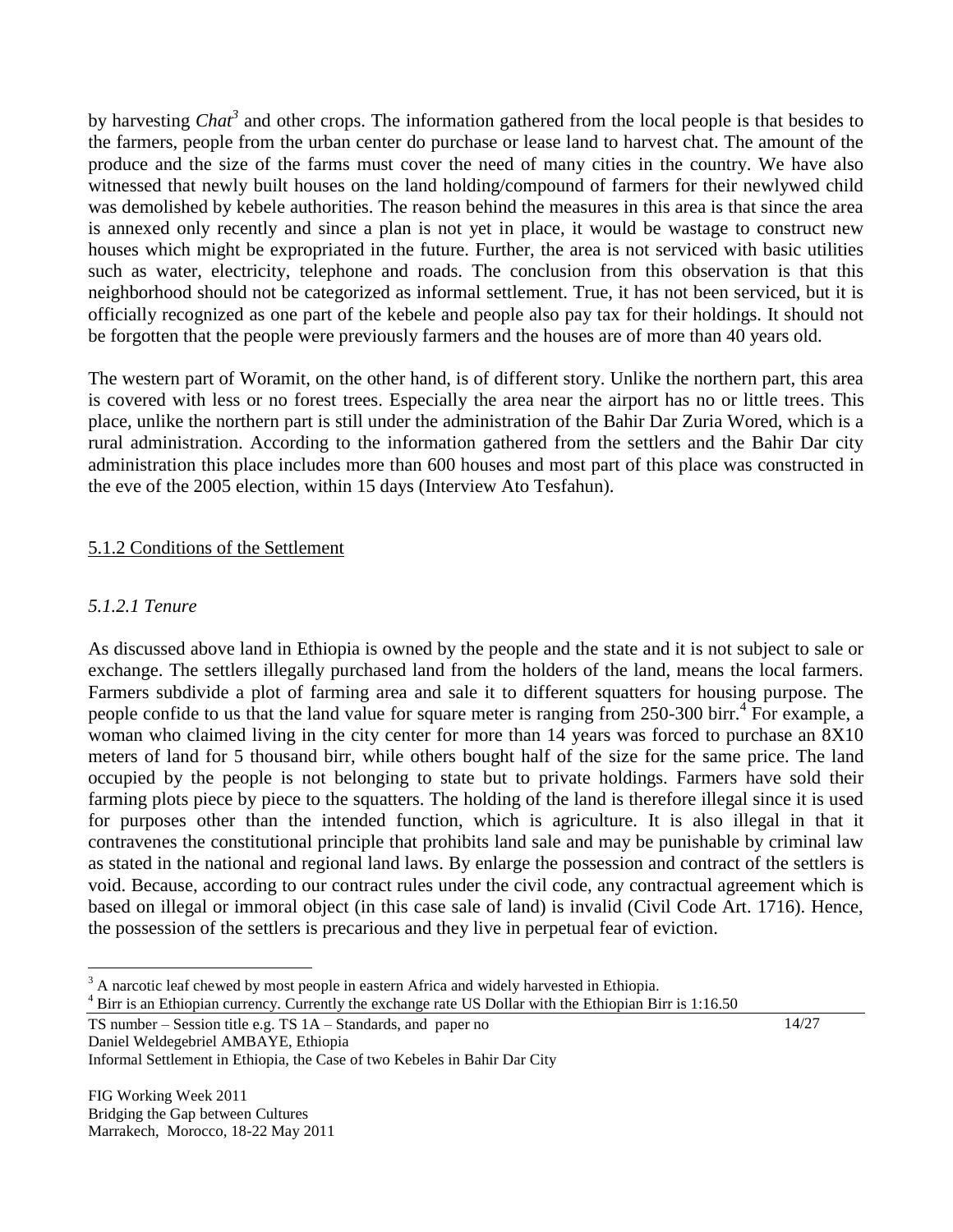### *5.1.2.2 Structure*

All the housing structures in the area are sub-standard and do not comply with local building and planning codes. Most of the structures in the study area are temporary shelters constructed from mud walls and roofs of iron sheets or mud walls and plastic roofs. Some of the worst are made from plastic and the local split bamboo wood, *Satara*. An average of four family members lives in an average land size of 20-30 square meters.

# *5.1.2.3 Infrastructure and Service*

The people of the informal settlement are not recognized by public authorities as an integral part of the city. A query made on the city administration, rural administration, police, the closest kebele or the health authorities show that none of the above recognized the settlement as it existed. A local elder, actually vice chairman of the *edir,* an association of residents, told the researcher that once the local people prepared a party in which they invited authorities from the kebele, city administration and the police. Nobody appeared except one police officer. The fear of the authorities is that if they approach the people or give an answer to any question by the people that might be interpreted to recognition. Most importantly, they usually insist to pay land tax for their holdings, since they believe that might give them some leverage later on. But to their frustration, the kebele and the city administration refuse to receive any land tax from such areas.

Because of this total ignorance of their existence, we saw no roads and streets, water and sewerage, telephone or electricity services. They use water wells for drinking which are not clean and as a result there are cases of water-borne diseases. Some people try to carry water from the city for about 5 kilometers. We witness no road at all and the narrow streets are like lines that divide property and sometimes conflict is raised because of the unclear boundaries. A road leading from and to the northern part of the settlement is covered by water and during rainy season it is totally impossible to cross the area. Absence of electricity forced some of the people to smuggle electricity from the nearest area illegally. According to the settlers, last year they bought electric wires and poles for 15000 birr only to be stolen within few days. Theft is a common phenomenon and the group discussion held with five women in one neighborhood reveals that all the women are left home just to look after their homes from thieves while their husbands travel to the city center for search of daily works. Recently they constructed a community policing building but no presence of police observed. Similarly, they claimed that they do not receive any health or educational service. They send their children to school for about 30 minutes to one hour foot travel. In case of emergency they carry patients to the city hospital. Let alone normal health treatments, they do not even get vaccinations for their children which is customarily provided by health officers to the remotest area of the country.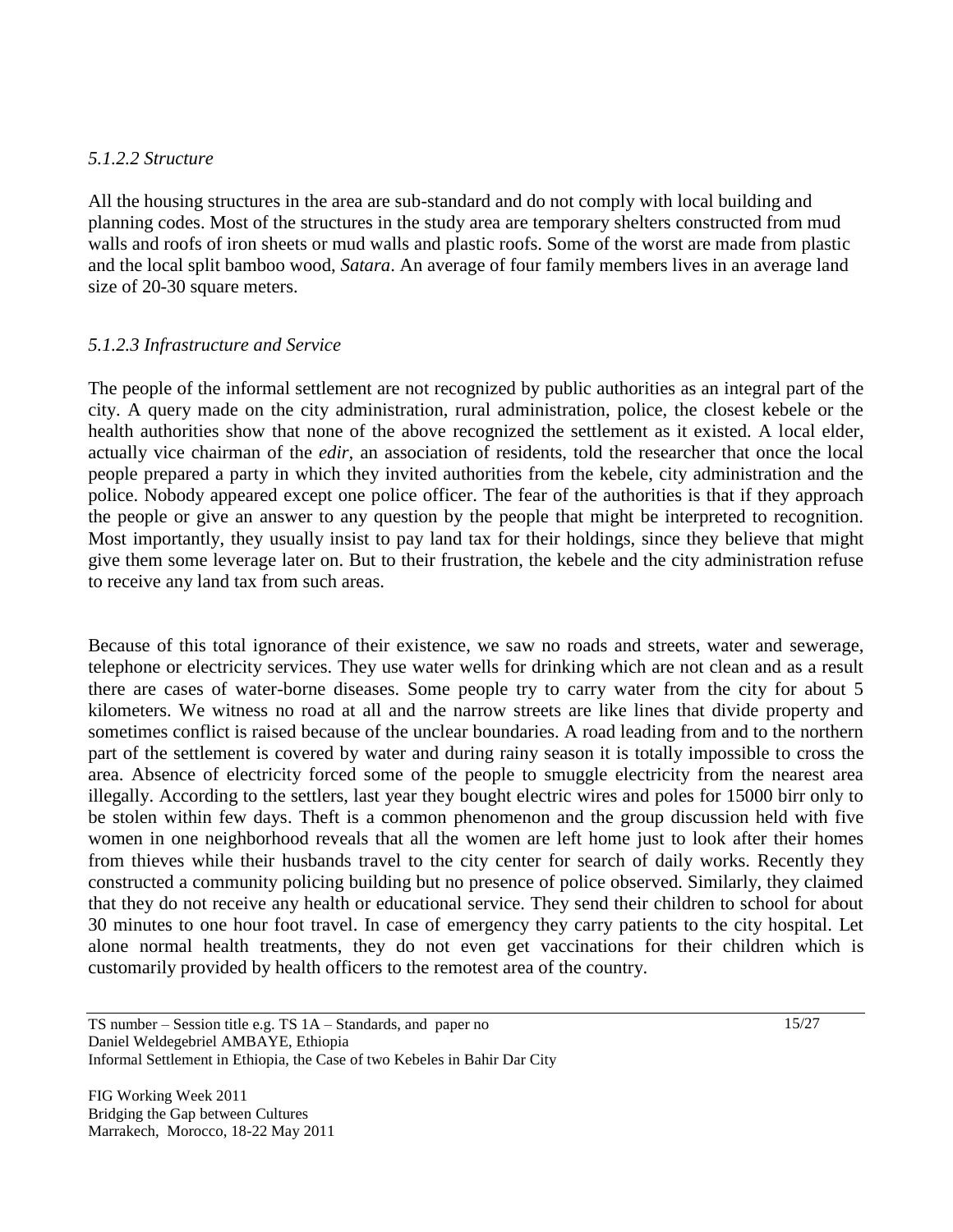#### 5.1.3 Addis Alem

The Addis Alem area is located on the south eastern part of Bahir Dar. It is on the way to the famous tourist destination Tis Abay (*Tis esat*) water fall on the river Abay (Blue Nile). This settlement was recently occupied by squatters. The number of the houses constructed within few days in august 2009 was 150 (Ato Tesfahun). The nature of the houses constructed and the infrastructure were not different from the Woramit area except the Addis Alem area houses are no longer there. According to city officials, an immediate action of demolition was taken place only to be constructed again during the night. There were repeated demolition actions and construction activities thereafter; the people are struggling to maintain their holdings. Now the case is forwarded to police and justice bureau for criminal prosecution.

# **5.2 Causes of informal settlement**

As mentioned above different reasons have been given for the emergence of informal settlement areas in different countries. Although the information gathered from the municipality is not satisfactory here are some of the assumptions.

### 5.2.1 Population growth and inefficient land provision

The major cause of informality has been the failure by many to get access to land assets. The population of the city has excessively increased to more than 230,000 people currently from merely 96,000 in 1994. The land supply in the city municipality is however tragically inefficient. The city municipality is currently unable to meet the demand of all the land requests. For example, the evidence from Shumabo kebele shows that the number of people registered for land grant before 5 years, which is the last time land was granted by lot, was 3000. The number of people who got the chance from that kebele was 171. Over all, in that year, 1500 people got a chance to get land from the whole city. Now if we assume similar number of people in each of the 9 kebeles would apply (27,000 people) for land and the land supplied was only 1500 lots, this shows only 5.5% of the demand was met.

| Kebele                 | <b>Land Demand</b> | Land Supplied in<br>actually | Performance |
|------------------------|--------------------|------------------------------|-------------|
| Shumabo                | 3000               | 171                          | 5.7%        |
| Whole city (9 kebeles) | $9X3000=27000$     | 1500                         | 5.5%        |

Now, this is only an assumption that because of the shortage of land supply in the urban area people may forced to construct houses illegally. Indeed, from the interviews and group discussions we came to understand that there are some people who came to such place only after they lost hope in getting land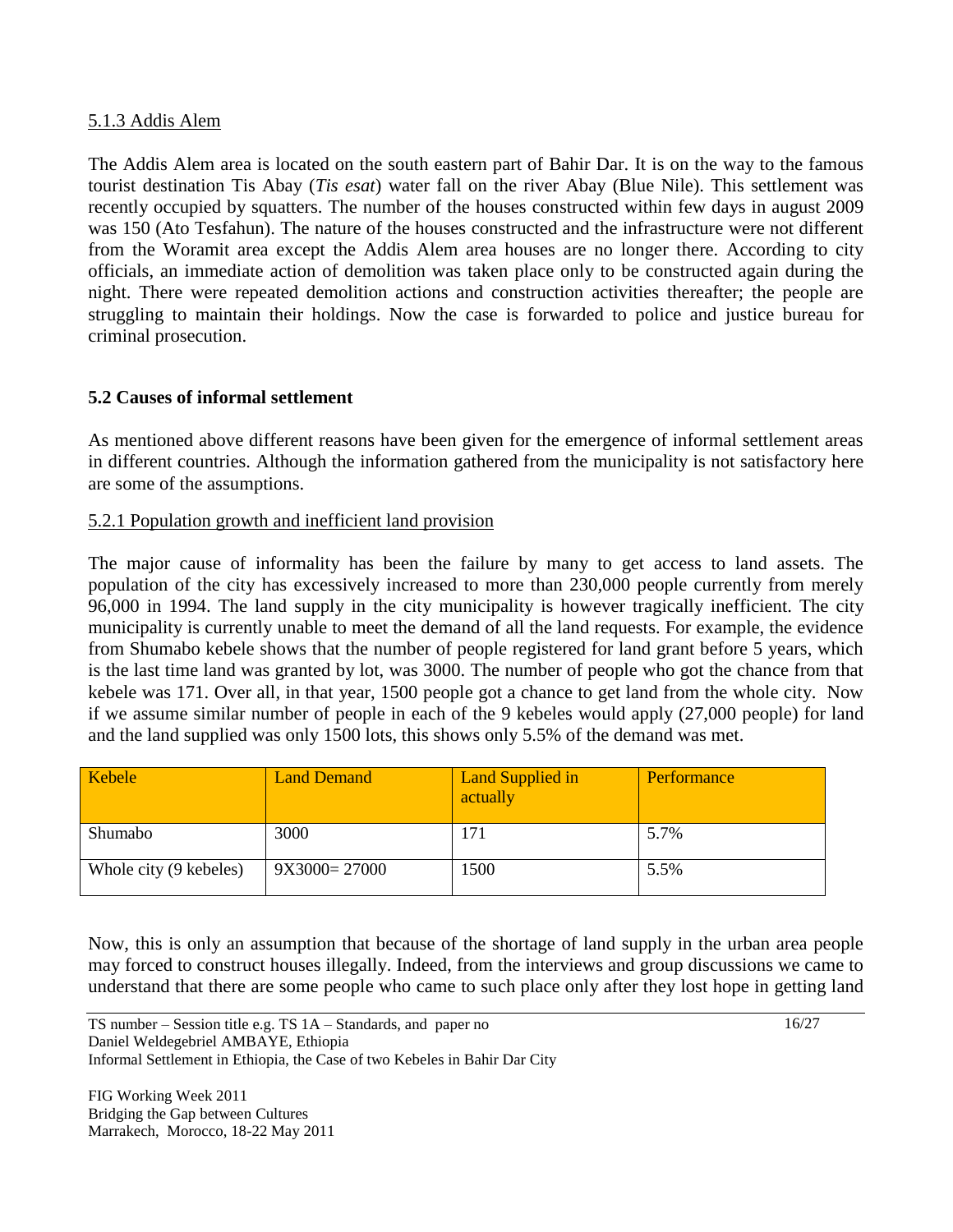in the city. In average one has to wait for more than five years to get land. Although lease auctions may be floated from time to time, poor people cannot afford them. Besides some people occupy or purchase land from peasant farmers to hold land for their children.

## 5.2.2 Urban poverty

The incomes of informal settlers are mostly too low for formally regulated markets to provide them with any kind of permanent housing. One of the inhibiting factors is that the poor have a low propensity to save and hence a low propensity to borrow money from lending institutions. This situation has also been compounded by the increases in inflation levels. Hence, they have acted to solve their own problems by building their own dwellings, or by building informal rental accommodation for each other. Indeed, the majority of the people (60%) interviewed or participated in group discussion fall under this category. For example, one woman who has been living in the city for more than 10 years claimed that after she received a chance to buy condominium house from the government, the down payment she was asked to pay was unrealistically high compared to her ability. She said the down payment she was asked was 15000 birr, and she just came to this place and purchased the land for 5000 birr. Similarly an elderly member of the community who gave an interview claimed similarly that he could not afford to pay the first installment for the condominium house and thereby forced to come here. $5$ 

The other related issue is non-affordability of rent in the city. Most of the people also complained that the non regularized rental practice in the city forced them to search for whatever type of shelter but theirs. Those people with family members are especially forced to pay a rent higher than their income. Moreover, the behavior and conduct of land lords are beyond one"s ability to accept. Excessive restrictions were made on their use right in different ways such as restriction on the use of water, electricity, toilet services and even receiving and entertaining of relatives.

#### 5.2.3 Land Grabbing

 $\overline{a}$ 

The authorities in the city administration associated the formation of the informal settlements with the land grabbing activities of urban speculators. Urban speculators, who wish to sale a land illegally, grab or purchase land on the outskirt of the city, which at this moment is another reason for squatting. In the Woramit area it is estimated 20-30% of the houses constructed are either occupied by non owners or vacant. The opinion provided by the members is that some people purchase land from farmers just to sale it back or to hold it in the hope of changing it to legitimate holding.

<sup>&</sup>lt;sup>5</sup> Currently the Ethiopian government has followed a policy that helps the low and middle level income urban residents to be home owners. To this end a massive construction condominium houses across the country is taken place. Critics, however, raised a concern that the urban poor is not yet made a beneficiary. Among others, the down payment requested by the state does not consider their income and saving.

TS number – Session title e.g. TS 1A – Standards, and paper no Daniel Weldegebriel AMBAYE, Ethiopia

Informal Settlement in Ethiopia, the Case of two Kebeles in Bahir Dar City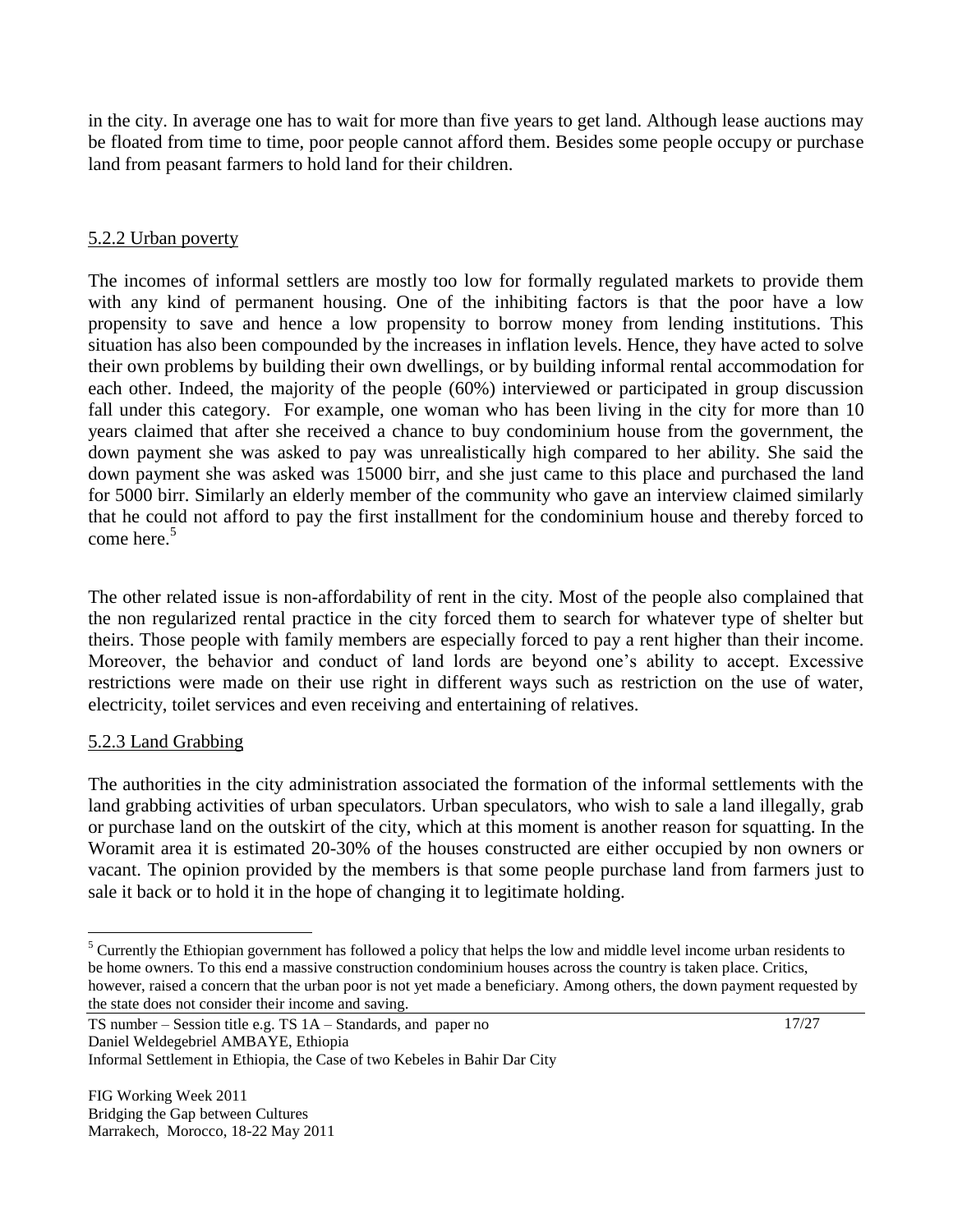#### 5.2.4 Owner peasants

In both study areas, the original holders of the farm land have also participated in the construction of the informal settlements. Their intention is to rent it out to other settlers or to hold a house like any other settler for good or for bad. According to the regional expropriation and compensation rules farmers whose land holding is expropriated for city expansion would be, among other types of compensations, provided a plot of land for housing if there was residential house on the expropriated land. Now the point is that by constructing a shanty house they hope that they might be compensated similar land but legal one in the event of annexation and expropriation of the land by the city administration.

#### **5.3 Consequences of the Settlement**

The sprawling of poorly controlled settlement developments has resulted in many environmental and health related problems. Uncontrolled settlement development is causing physical disorder, uneconomical land utilization, and excessive encroachment of settlements into good agricultural land, environmental degradation and pollution risks (Ali and Sulaiman 2006: 10). Besides, informal settlements cause huge economic and social costs. At this moment it is difficult to conclude about the consequences of the settlement for it is only established recently. And yet from personal observation as well as the interviews and group discussions made the following possible threats are forwarded as consequences:

#### 5.3 1 Environmental degradation

Environmental degradation in this case may be associated with pollution of water bodies, deforestation, and pollution of the environment. Both study areas, especially the Woramit area is covered with forest. Part of the western part of the Woramit area is covered with houses in the middle of the forest and there is a threat of deforestation by the settlers. Another worry is that, about waste disposal practices. Residents do not have proper toilet holes and they prefer to use the natural forest. In some areas we observe that rotten fish brought from the city was disposed in the area, and truly the women were complaining of some asthmatic problems because of the smell.

#### 5.3.2 Encroachment in agricultural and common land

The land the settlers have settled originally belonged to peasant farmers and the land use purpose is agriculture. There is shortage of agricultural land in the region and yet farmers are selling land illegally. The uncontrolled expansion of human settlements will lead to conversion of the best agricultural land into settlements. The other problem is that peasants encroached into and subdivided a nearby grazing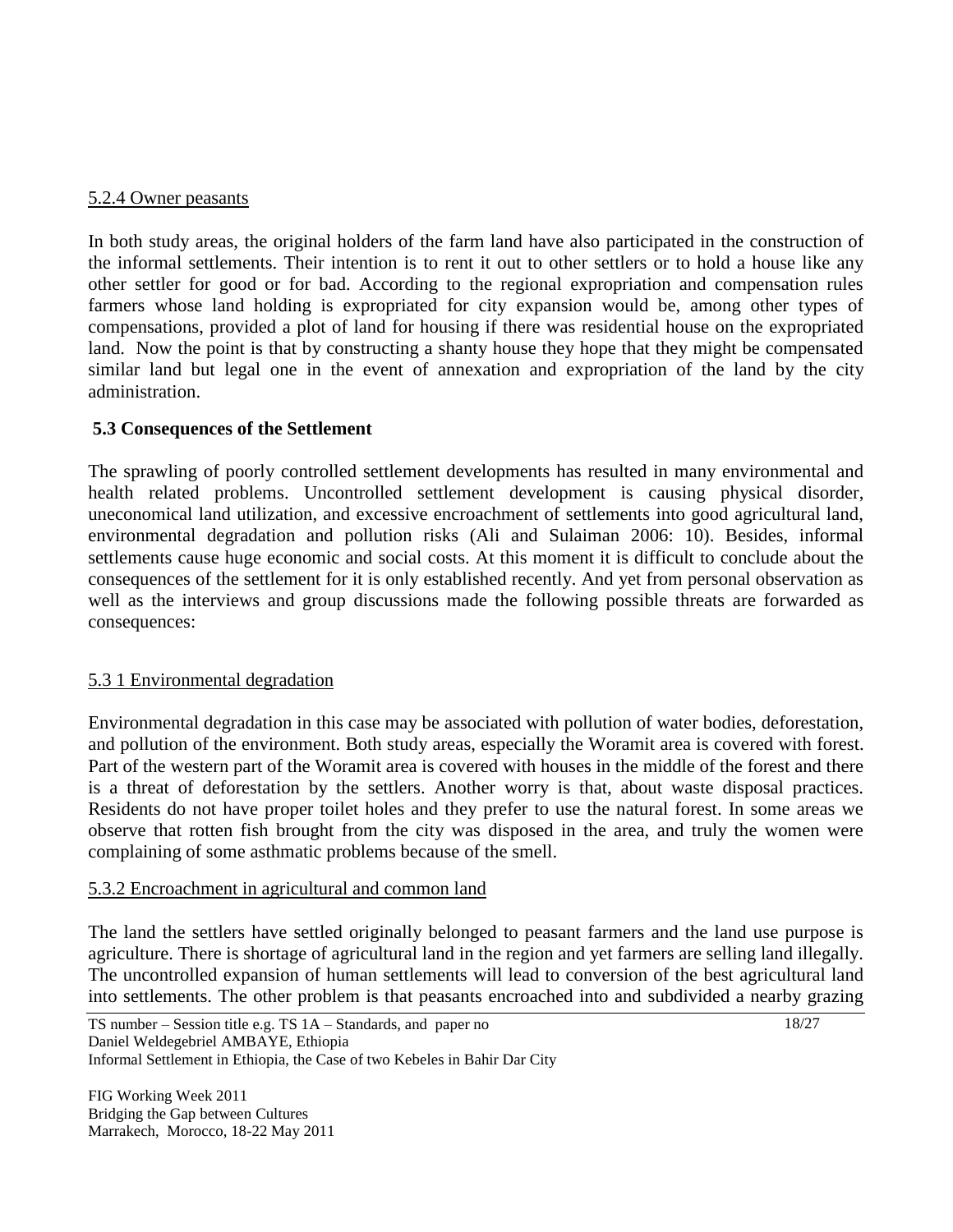land. Actually, according to local farmers, they have taken the case to courts for this restricts their access to the grazing land.

## 5.3.3 High economic cost

The construction of the informal settlement takes huge amount of money which is considered as wastage. The place will be demolished one day and taking with it all the money invested. That is what happened in the Addis Alem Area. According to information gathered from the settlers, it costs them about 6-7 thousand birr to construct one simple two room"s house. Assuming that the municipality has demolished, at least once, 150 houses in the Addis Alem area, the total amount of money wasted was about 1 million birr. Another point is that, such informally occupied land would lose its potential value for investors would not prefer it. City administration will not collect all land tax which should be collected otherwise.

#### 5.3.4 High Social Cost

The residents of the area are living in isolation from the city and they have no any contact in its legal meaning with the authorities. They have no identity papers, address numbers, bank accounts and so on. They are simply citizens of nowhere. A simple story told by the settlers was that during the past 2007 election, authorities refused them their right to election by denying them to set up electoral post in their settlement. Some of the people elect in their former residential areas and some remained without electing. It is only about some time before such settlements be manipulated by criminal gangs and other speculatorss. The story of *Kitel Sefer* discussed hereunder shows that the place was serving for many years as a hiding place for dangerous criminals. Such places are usually characterized as sources of fire, diseases, crimes, and urban violence.

#### **5.4 Measures being taken**

The measures taken and being taken by the city municipality lack harmony and uniformity because of absence of developed regulations to govern the matter. Currently there are at least three types of responses to informal settlements identified by the researcher:

- a. demolishing the houses and expel the squatters from the area without any compensation for the land or the house
- b. demolishing the house and give land replacement only in other areas
- c. regularizing the rights and changing same from informal to formal ones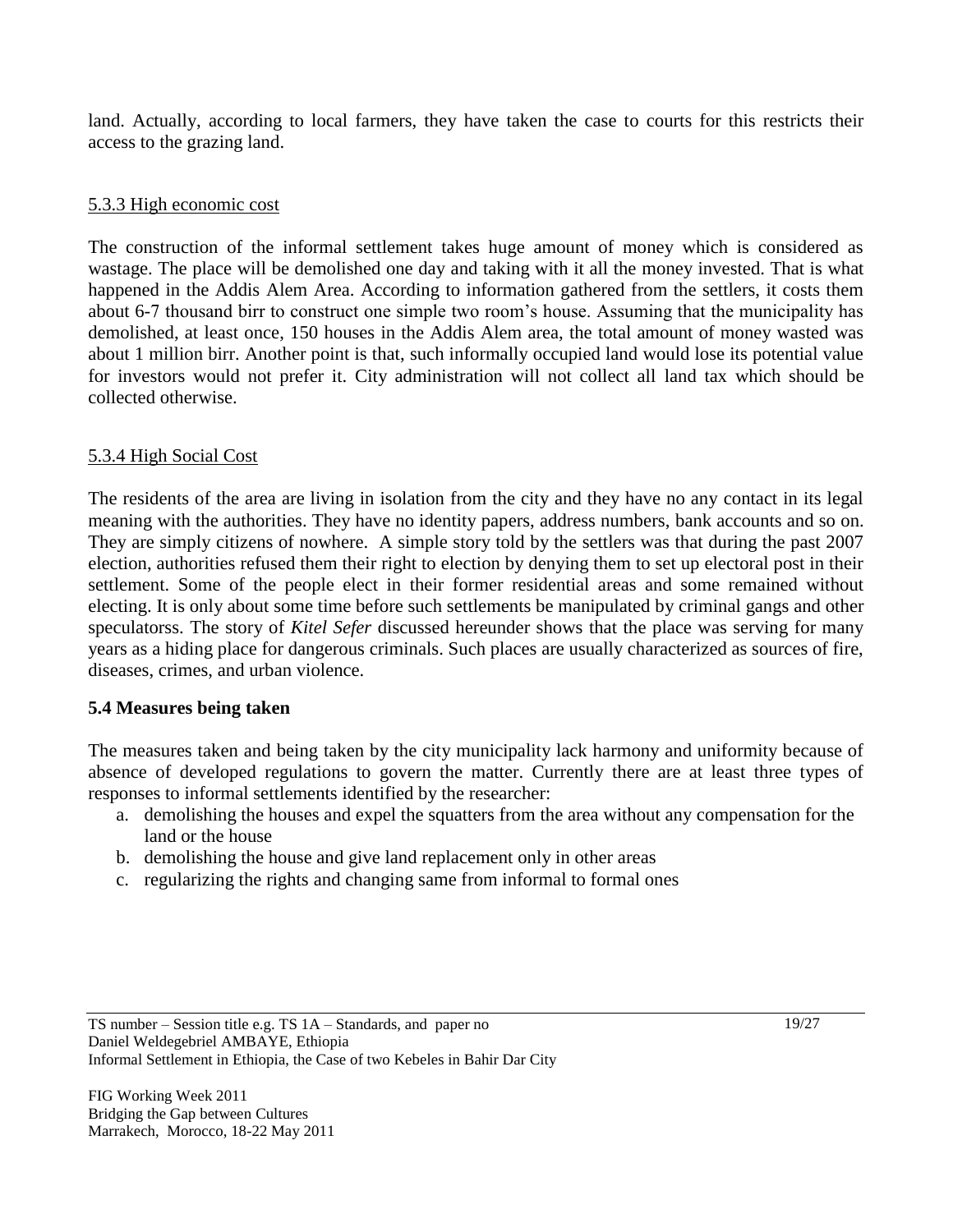### 5.4.1 Demolition and eviction

Demolition or bulldozing was a common measure taken against illegal or informal settlement activities in many countries. This type of response has, however, changed over time. Eviction and demolishing of informal settlement have followed by new curative and preventive practices. As early as the 1960s, it has known that secure tenure leads to self-help activities of squatters. Over the years, legalization, physical upgrading and later on the integration of informal settlement in the urban fabric (normalization) have become common responses to informal settlement. The above trend has actually been practiced in Ethiopia as well specifically in the city of Addis Ababa.

In Bahir Dar, the main response to newly established informal settlements and constructions is demolition. The Addis Alem area is a case in point. The city administration has demolished and evicted the residents although it is not successful in total cessation of the construction. Moreover, in the northern part of Woramit area, which was incorporated in to the city administration, there are evidences of demolition of newly built houses on residential plots. According to city officials currently, this measure is the most utilized one compared to the others.

The fear of the municipality seems that if it allows or simply does not oppose the construction of illegal settlements, tomorrow they will bring excessive cost in case of expropriation. Secondly, it would be a bad precedent for others would most likely to follow the practices of the squatters.

#### 5.4.2 Demolition with land substitute

This is a rare practice, of course, in the city. The only evidence known in the city is the case of the *Kitel Sefer*, a well known slum and informal settlement in the city. The people in the area had been living there for the past 20-30 years without any legal basis. But they constructed a neighborhood of makeshift known for its bad examples, such as criminal activities. When the city administration finally decided to use that particular place for the construction of a stadium, there arose a controversy as to the fate of the squatters. It was argued that since they were illegal settlers without any legal evidence of occupation and permit of construction, no compensation should be paid. The expropriation law does not simply include such areas in its compensation package.

On the other hand, it was alleged that it was the fault of the municipality in allowing them to live there in the false hope of regularizing their holdings one day. It has been argued that had it not been for such false hope, the people would by now construct their own houses. The people in this area are relatively in good financial position since they have small business in the city center. The solution given was therefore a political rather than a legal one. The compromise was that every Ethiopian citizen has a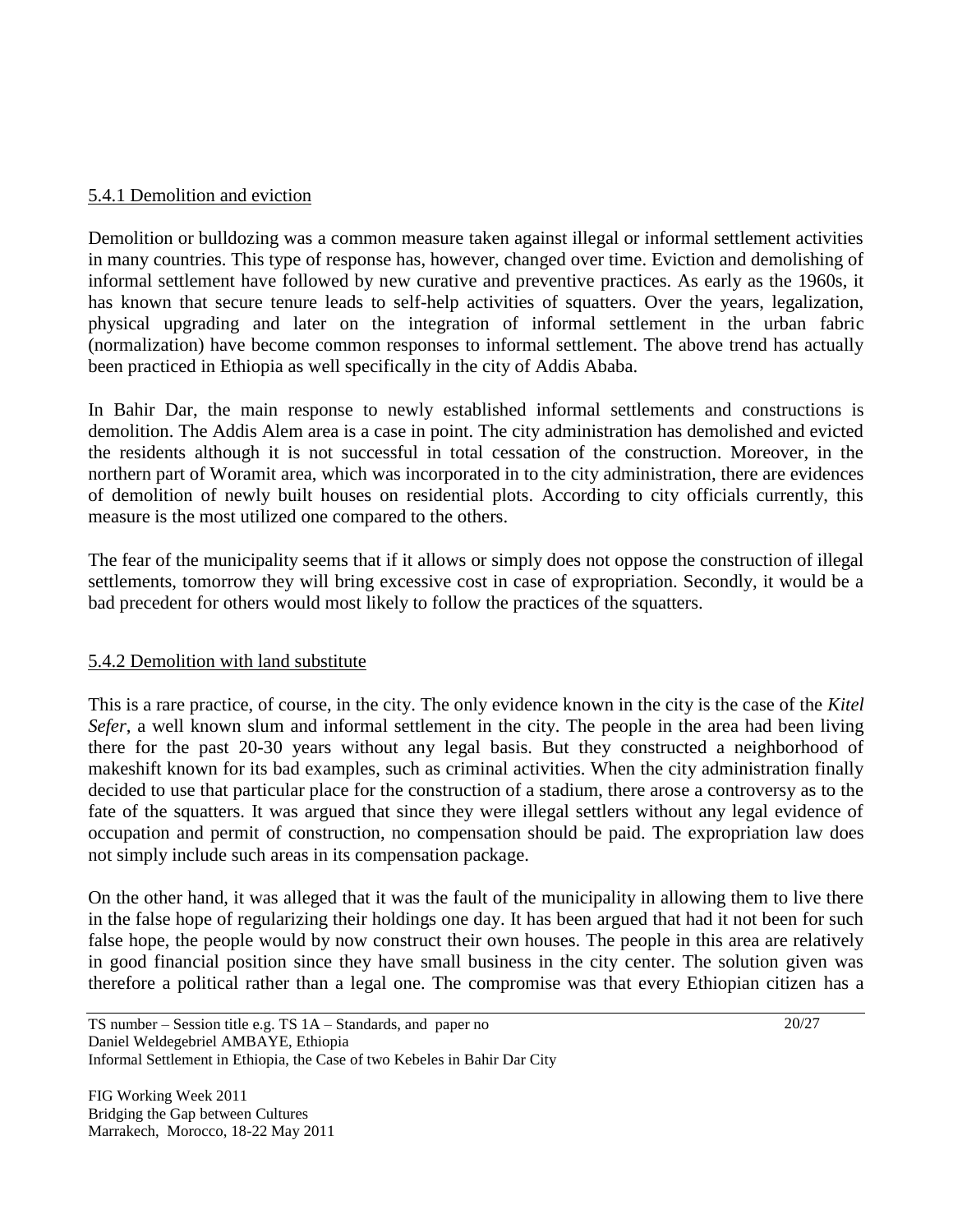right to get access to land. And since they are also Ethiopians they should be allowed to get land for the construction of their homes. But, no compensation for the demolished houses was allowed.

# 5.4.3 Regularization

This is not possible in principle. Of course, the Addis Ababa city administration has regularized informally or illegally constructed houses. The houses were standard ones constructed not by urban poor but by middle class dwellers and free of any congestion. The squatters have used to pay land tax. Hence, it was easy to regularize them instantly.

Coming to Bahir Dar, the possibility of regularization of houses constructed illegally would not apply soon to the study areas. This does not mean, however, that there are no sporadic practices in the city. The Regional Works and Urban Development Bureau has issued a regulation/guideline about regularization of houses which were constructed before 1991 and provided that the holder can show some legal basis on the holding.

# **6. WHAT SHOULD BE DONE: A SYNTHESIS OF ANALYSIS<sup>6</sup>**

A proactive way of dealing with challenges of informality is required and a systematic and intelligent way of doing so would be to adopt a more collaborative approach. Such an approach would however require that land administrators go through a three step process. The proposed three stage process starts off with the *recognition* that urban informality exists and that it operates in a known legal, policy and institutional environment. Resigning to the fate of these external factors (as often is the case with most land management initiatives in Ethiopia) would not assist. It is important for land administrators to take a constructive stance on these dimensions. This would entail an appreciation of the fact the legal, policy and institutional dimensions are not necessarily impediments, but rather constitute a container or support of any process taking shape within their fortresses. The next step is *awareness and identification.* I characterize this as a deliberate *search and examine exercise*. The ultimate objective of this conscious exercise is to come up with an inventory of the major and minor determinants of informality and the challenges likely to be encountered in dealing with such impediments.

The resultant audit would then be *assessed* for its significance to the land management process. Three possible impact scenarios are "no effect", "positive effect" and "negative effect". It is important as well to document the scale of influence by quantifying the magnitude of effect. This would give land administrators a clear picture as to what to expect from the legal, policy and institutional dimensions of informality. This exercise alone would facilitate the prioritization of possible actions to take and would put the land administrator in a better position to determine when to be proactive / anticipatory, to take remedial action or to be reactive.

TS number – Session title e.g. TS 1A – Standards, and paper no Daniel Weldegebriel AMBAYE, Ethiopia

FIG Working Week 2011 Bridging the Gap between Cultures Marrakech, Morocco, 18-22 May 2011

 $\overline{a}$ 

21/27

 $6$  The synthesis is adapted from Gondo, T's work on Ethiopian similar situation.

Informal Settlement in Ethiopia, the Case of two Kebeles in Bahir Dar City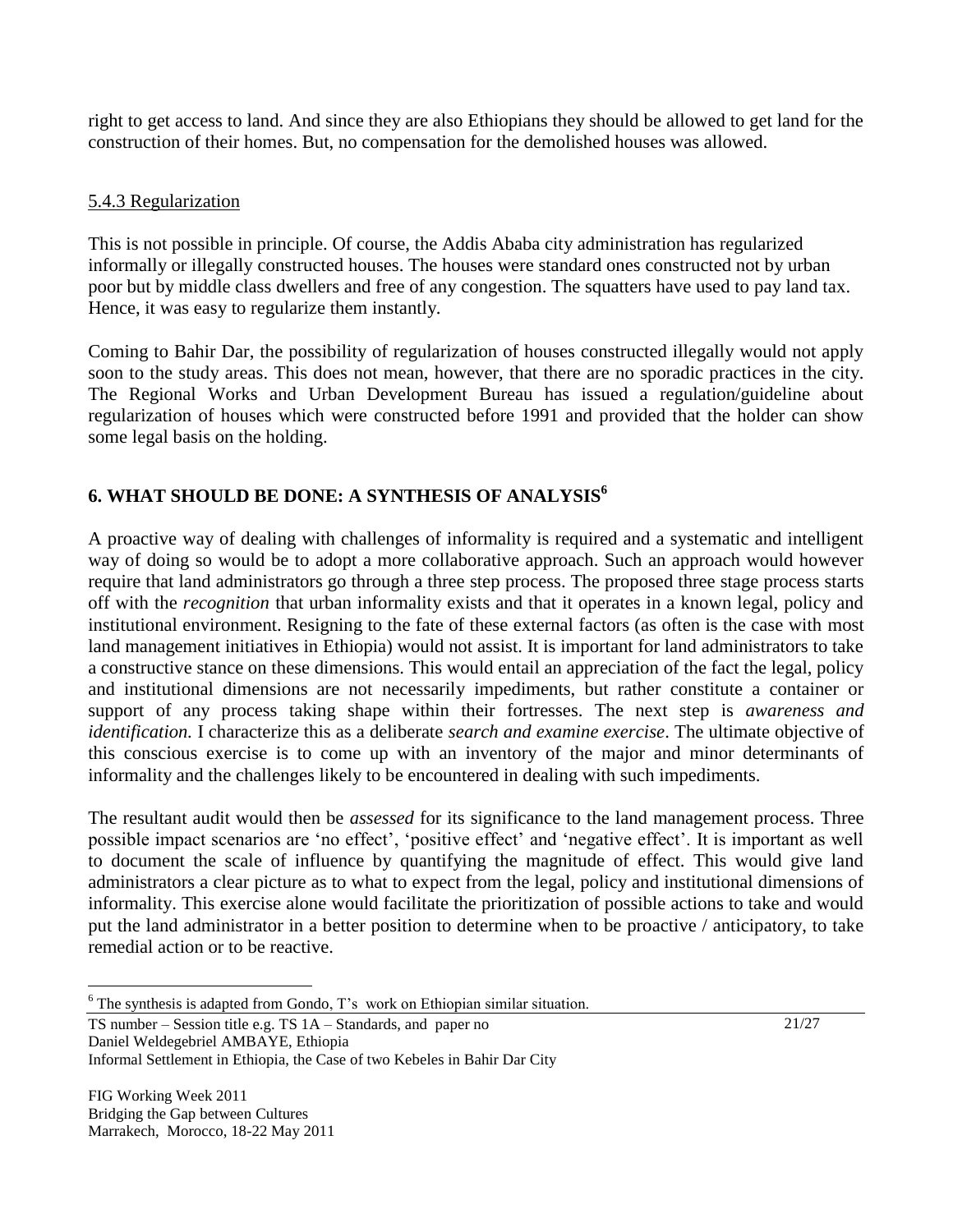### **6.1 Why cooperation?**

Having taken stock of the various dimensions of urban land informality land management practitioners would then need to intelligently respond to issues that crop up during the land management process. Experience from sample regional states in Ethiopia has revealed three possible response options (Gondo 18). Whatever response option is adopted the resultant scenario for dealing with informality in the land management process takes either of the following two forms;

- Isolation and resistance
- Partnerships, cooperation, and mutual problem solving

The path that creates co-operation, partnerships and mutual problem solving is ideal (Carlsson and Barkes 2005: 65-76). Confrontation and disregard would breed antagonism and resistance from affected parties. Some practical symptoms of this include threats, destructive criticism of land policies, manipulation and development of regressive climates in collaborative meetings and non action. Negotiated outcomes are often a characteristic of accommodative strategies. Land managers should adopt an integrative strategy that would at all times ensure collaboration with the major actors of land management. Such integration usually breeds negotiated outcomes that are characterized by constructive criticisms, progressive negotiation climates, good attendance in meetings, action. Such a stance also promotes joint outcomes and will often assist the land management practitioner to create more options for mutual gain.

Among the three possible response options (1) avoid (2) confront and (3) accommodate, experience drawn from elsewhere has shown that ignoring urban land informality issues as they crop up is a more attractive option as it is less taxing and less controversial. This however leads to sterile land management processes and the common manifestation of this is the complete breakdown of the land management process itself.

When issues and concerns are swept under the carpet, they would often resurface in later stages of the land management process. This normally creates an unwarranted demand for attention that breeds inconveniences at various stages of the land management process (Perara 1994). This would force land management practitioners to engage into a damage control kind of an exercise.

Active and open fighting is the next attractive response option. Such a confrontational approach is geared towards subduing the root causes of the problem. The usual objective is to try by all means necessary to smoothen the terrain for land management. Experience has shown that this often breeds tangible results at least in the short term. Unfortunately the land management process is often long and dirty and cannot be facilitated by such temporary and insufficient strategies. They are bound to resurface at any one stages of the land management process, leading to new battles and a possible diversion of resources to sort out these complications. The land management process itself should thrive on relationship building processes at every stage, right from the acquisition of land through to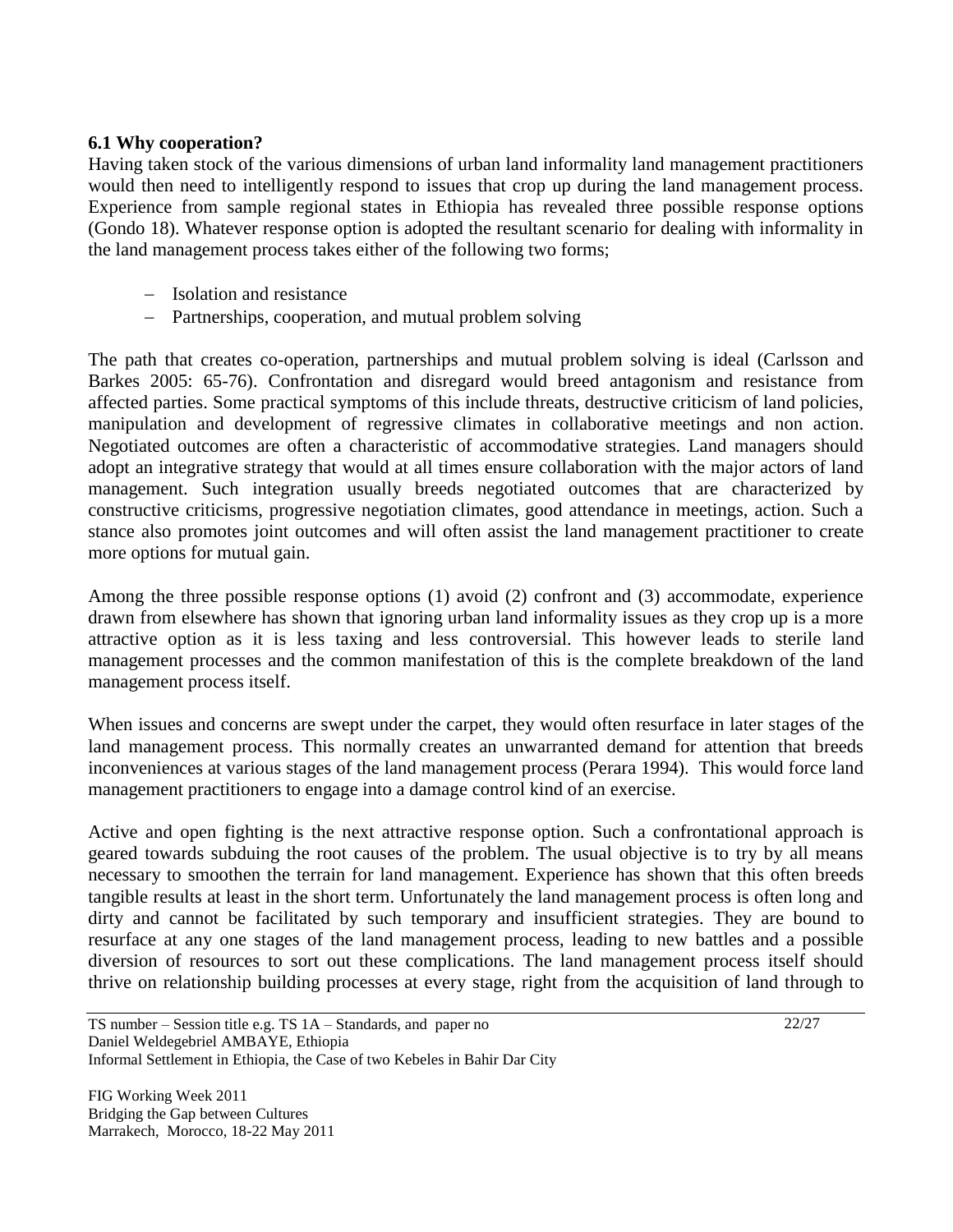land servicing, issuance of title deeds and monitoring, evaluation and reflection. Adopting a competitive strategy would not result in a relationship building process. The major outcome of such a strategy is always a win-lose situation. What is however required is win-win situation that can only be forged through a negotiation process.

Negotiation is by no means the best response option. The principal result of the negotiation process is consensus or compromise. When the legal, policy or institutional environment is posing a threat to the land allocation process, the key is to shift the situation to a win-win scenario even if it appears like a win-lose. Adopting the cooptation process does not however mean those other strategies are irrelevant. They still remain relevant of they are considered as valuable alternatives through a collaborative process.

Cooptation is therefore by no means the best institutional response option that is likely to yield sustainable solutions in dealing with the complex problems of informality in the urban land management process.

# **7. CONCLUSION AND RECOMMENDATIONS**

### **7.1 Conclusion**

The source of informal settlement in the study areas is the subdivision and informal/illegal sale of agricultural land. The kind of people who purchase in these areas are genuine urban poor who lack shelters or forced by high standard living cost in the city. Sometimes however, there are also urban speculators who aim to sell it back at profit. The common measure being taken is demolition of houses and total ignorance. The informal settlement found in both the study areas in Bahir Dar city share the common features of shanty houses and poor housing constructions like any other places in the world. Their residents are isolated and forgotten by city and government authorities. As the report on global human settlement has well summarized "rather than being assisted in their efforts by governments, they have been hounded and their homes frequently demolished, they have been overlooked when basic services are provided, and they have been ignored and excluded from normal opportunities offered to other urban citizens."(UN-Habitat 2003) The settlements have the potential of creating environmental pollution and land degradation, being sources of health problems, crime and urban violence. They will be a social liability unless assisted and rescued from such living conditions.

# **7.2 Recommendations**

It has been shown that the constitution and urban land lease at least provide the possibilities of all urban citizens to get access to land in urban areas. Ethiopia is a signatory to the international instruments such as the UN Universal Declaration of Human Right (Art. 17) and African Charter on Human and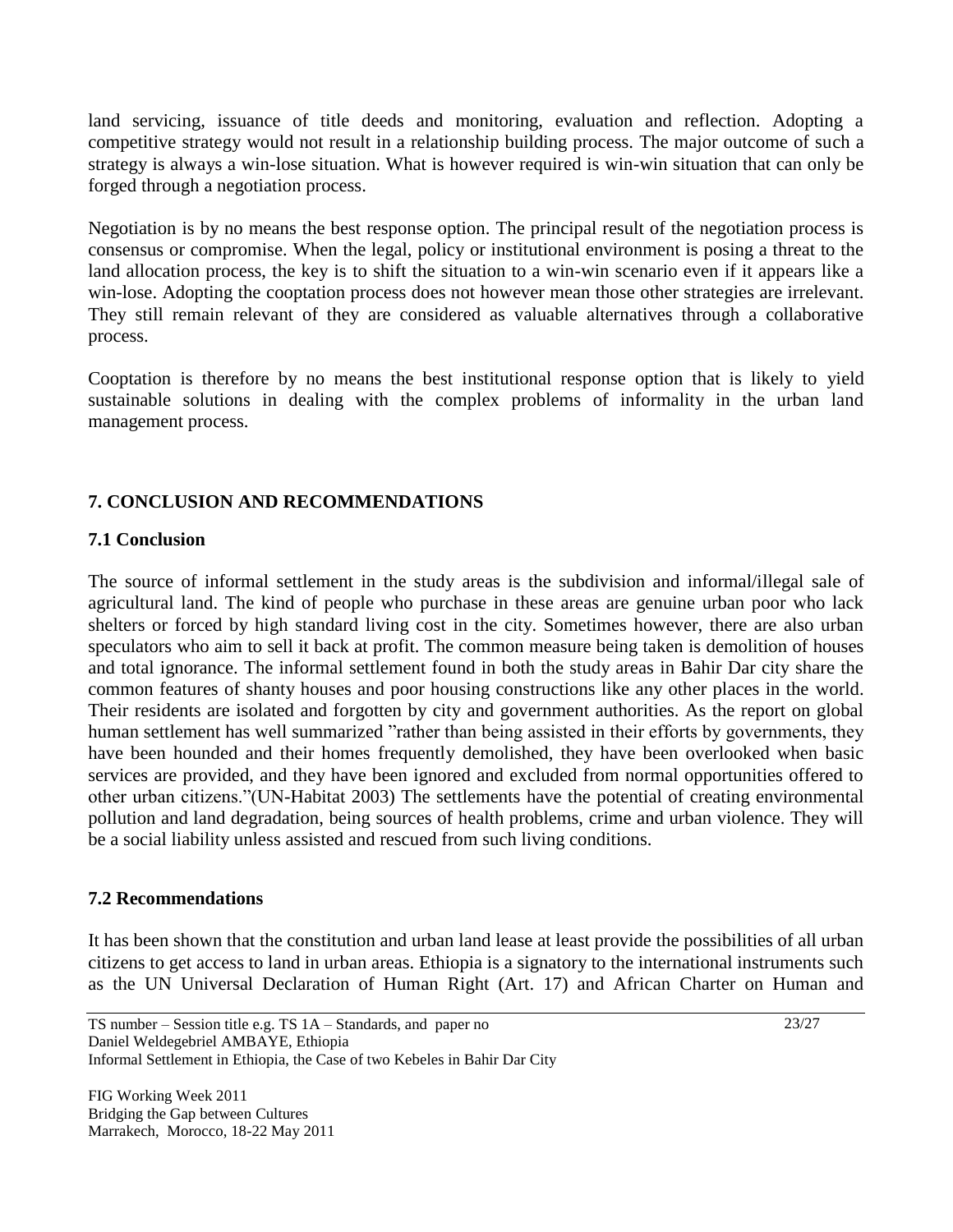Peoples" Rights (14) which guarantee property right of citizens, and other UN conventions on the right of the people to "adequate housing". Ethiopia has also accepted and working towards the fulfillment of the Millennium Development Goals of which Goal 7, Target 11 aims that "b*y 2020, to have achieved a significant improvement in the lives of at least 100 million slum dwellers".*

It is true that the informal settlers violate a set of laws of the country concerning land acquisition, building and planning permits. And yet forced eviction and demolition of the settlement does not follow the human right approach to which the country becomes a member. It only creates hard feelings and only subduing the root cause of the problem. The solution must be a sustainable one that permanently solves such problems. It must also be understood that informal settlement is by enlarge the result of the failure of proper land administration system, among which inefficient land provision is the first one. If Bahir Dar city is going to be found up to its words and is really the city which is claimed to be (see beginning of this article (UNESCO), then all its measures regarding the urban poor must be consistent. Hence, based on the above argument the following recommendations are forwarded:

- To solve the existing problem associated with the informal settlements the city administration must open a dialogue with the settlers.
- Since they have a fundamental right to get access to housing, a study should be conducted about the area and a development program should be launched to upgrade the housing condition and regularization of the properties
- The hostile approach by government authorities should cease and a forum for cooperation and consultation should be open
- Government must address in real way the problems of housing of the poor. Among which condominium houses should be sold on long term (life time) basis.
- Government must try to create a special fund by which the urban poor may buy condominiums on lower interest rates.
- Since they are a social liability, the government must from the outset provide the settlement with health and security services.
- City administration should capacitate itself to solve its problems in the area of efficient land provision.
- Rules and regulations should be revised to accommodate the rights of the urban poor.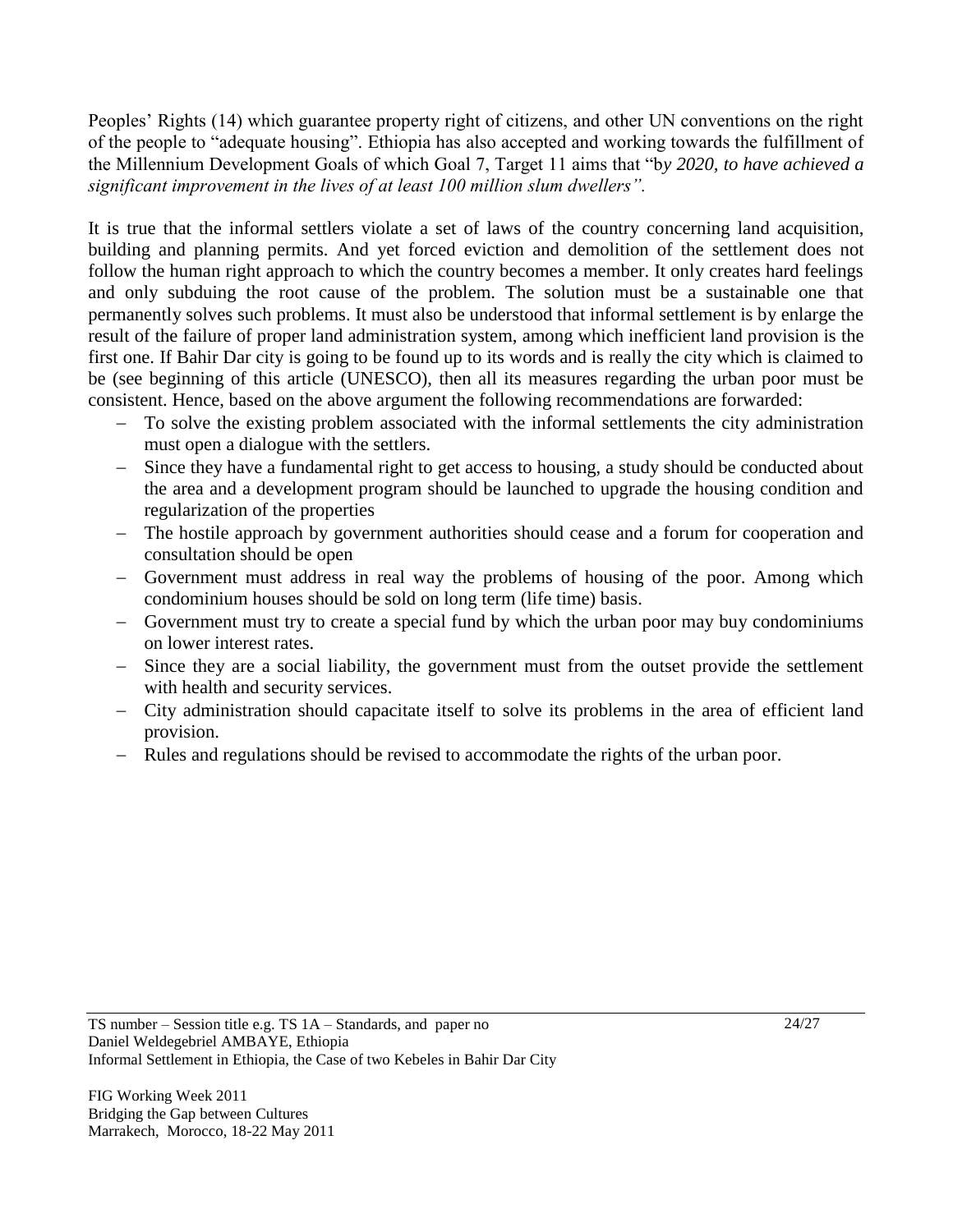## **REFERENCES**

#### **Books and Journals**

AADIPO (2003), Informal Settlement in Addis Ababa, Addis Ababa Development and Improvement Project Office, Addis Ababa.

Ali, M.H. and Sulaiman, M.S. (2006)The Causes and Consequences of the Informal Settlements in Zanzibar, Shaping the Change XXIII FIG Congress Munich, Germany, October 8 – 13, 2006.

Bahiru, Z., The City Center: A Shifting Concept in the History of Addis Ababa, in Bahiru Zewde (ed. 2008), Society, State and History: Selected Essays, Addis Ababa University press.

Carlsson L., and Berkes F.(2005) Co-management: concepts and methodological implications. *Journal of Environmental Management,* Vol*.*75.

CSA (2007), Population and Housing Census, Central Statistical Authority, Addis Ababa. Davis, M. (2006), Planet of Slums, Verso, New York.

Gondo, T (),Urban land and Informality: An evaluation of institutional response options to land informalization in Ethiopian cities, Urban and Regional Planning Department, University of Venda, South Africa.

Jenkins, H., Smith, H. and Wang, Y. P. (2007), Planning and Housing in the Rapidly Urbanizing World, Housing, Planning and Design Series, Routledge.

Kenneth A. Manaster (1968) The Problem of Urban Squatters in Developing Countries: Peru, *Wisconsin Law Review.* Vol. 23.

Lamba, A.O. (2005) Land Tenure Management Systems in Informal Settlement: the case of Nairobi, Master thesis, ITC, Netherlands.

Markakis, J. (2006), Ethiopia, Anatomy of the Traditional Polity, Shama Books, Addis Ababa.

Molla, M, (2009) The Ethiopian Urban Landholding System: An Assessment of the Governing Legal Regime, in Muradu Abdo (Ed.) Land Law and Policy in Ethiopia since 1991: Continuities and Changes, *Ethiopian Business Law Series,* Addis Ababa University, Faculty of Law, Vol. III.

Pankhurst, R. () A Social History of Ethiopia, Institute of Ethiopian Studies (IES), Addis Ababa University.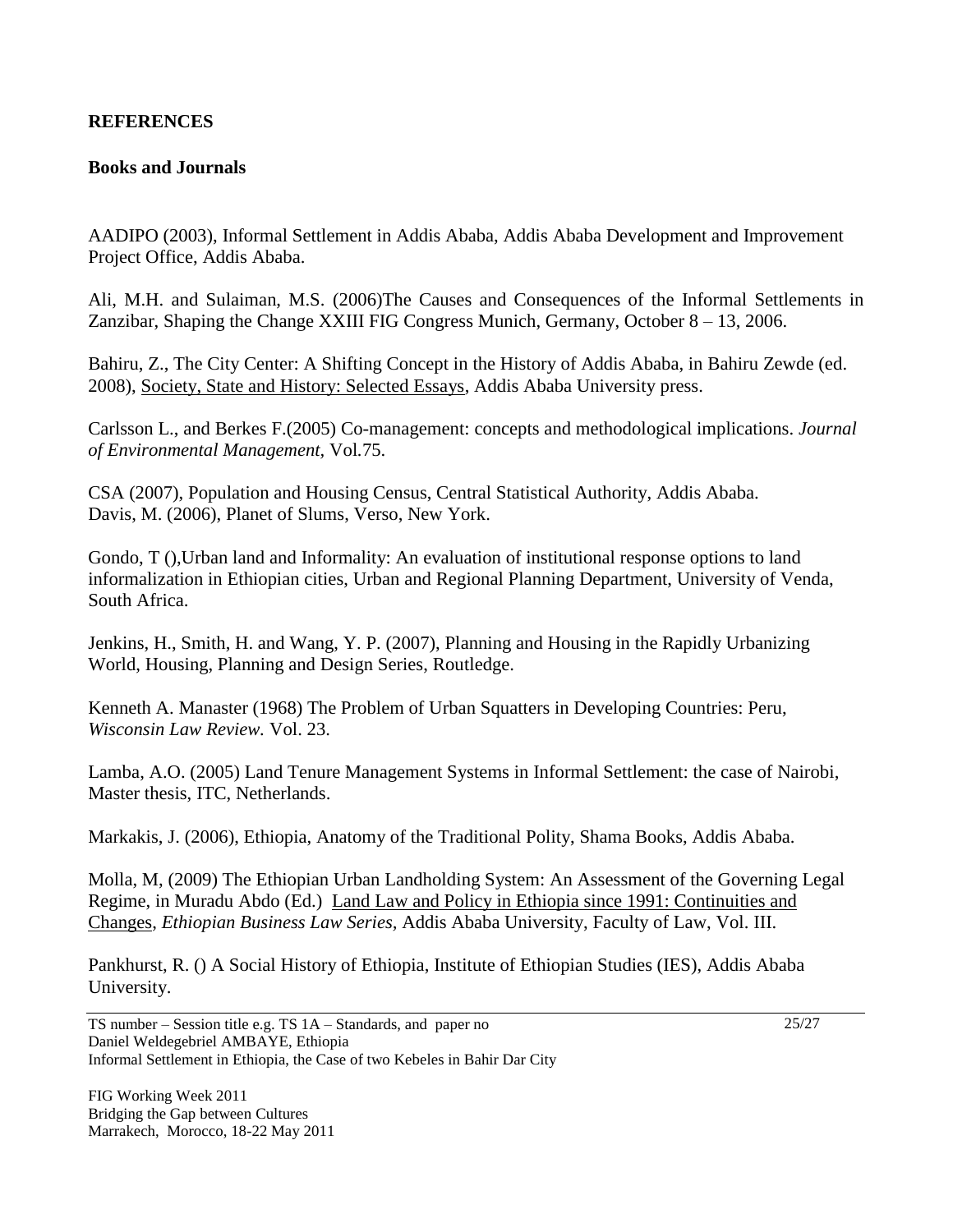Perera., R (1994) Accommodating Informal Sector Enterprises in the Urban Built-Environment, Studies in Urban Informal Sector, Human Settlements Development Monograph No. 36. Bangkok, Thailand: Asian Institute of Technology.

Ulack, R. (1978),The Role of Urban Squatter settlements, *Annals of the Association of American Geographers,* Vol. 68, No. 4.

UN-Habitat (2003), The Challenge of Slums: Global Report on Human Settlements 2003, The United Nations Human Settlement Program.

UNHSP (2003c), Slums of the World: the face of urban poverty in the new millennium, United Nations Human Settlement Program, Nairobi.

### **Legislations**

Constitution of the Federal Democratic Republic of Ethiopia. (1995). Proclamation No. 1/1995. *Negarit Gazeta* Year 1, No.1.

Ethiopian Building Proclmation, Proclamation No. 624/2009, *Negarit Gazeta*, 15<sup>th</sup> vear, No. 3.

Federal Democratic Republic of Ethiopia Rural Land administration and Land Use Proclamation. (2005). Proclamation No. 456/2005. *Negarit Gazeta.* Year 11, No.44.

Proclamation 47/1975, A Proclamation to provide for the Government Ownership of Urban Land and Extra Urban Houses, Proclamation No. 47/1975. *Negarit Gazeta.* Year 34, No. 41.

Re-Enactment of Urban Lands Lease Holding Proclamation. (2002). FDRE Proclamation No. 272/2002. *Negarit Gazeta.* Year 8 No. 19.

The Civil Code of the Empire of Ethiopia. (1960). *Negarit Gazeta: Gazette Extraordinary*. Proclamation No. 165 of 1960. year 19. issue No. 2.

Urban Planning Proclmation, Proclmation No. 574/2008, *Negarit Gazeta*, 14<sup>th</sup> year No. 29.

#### **Interview**

Interview with Ato Tesfahun Diress, Head of the Special force for land protection at Bahir Dar City Administration. A Group discussion with the people who settle in the area shows similar conclusion.